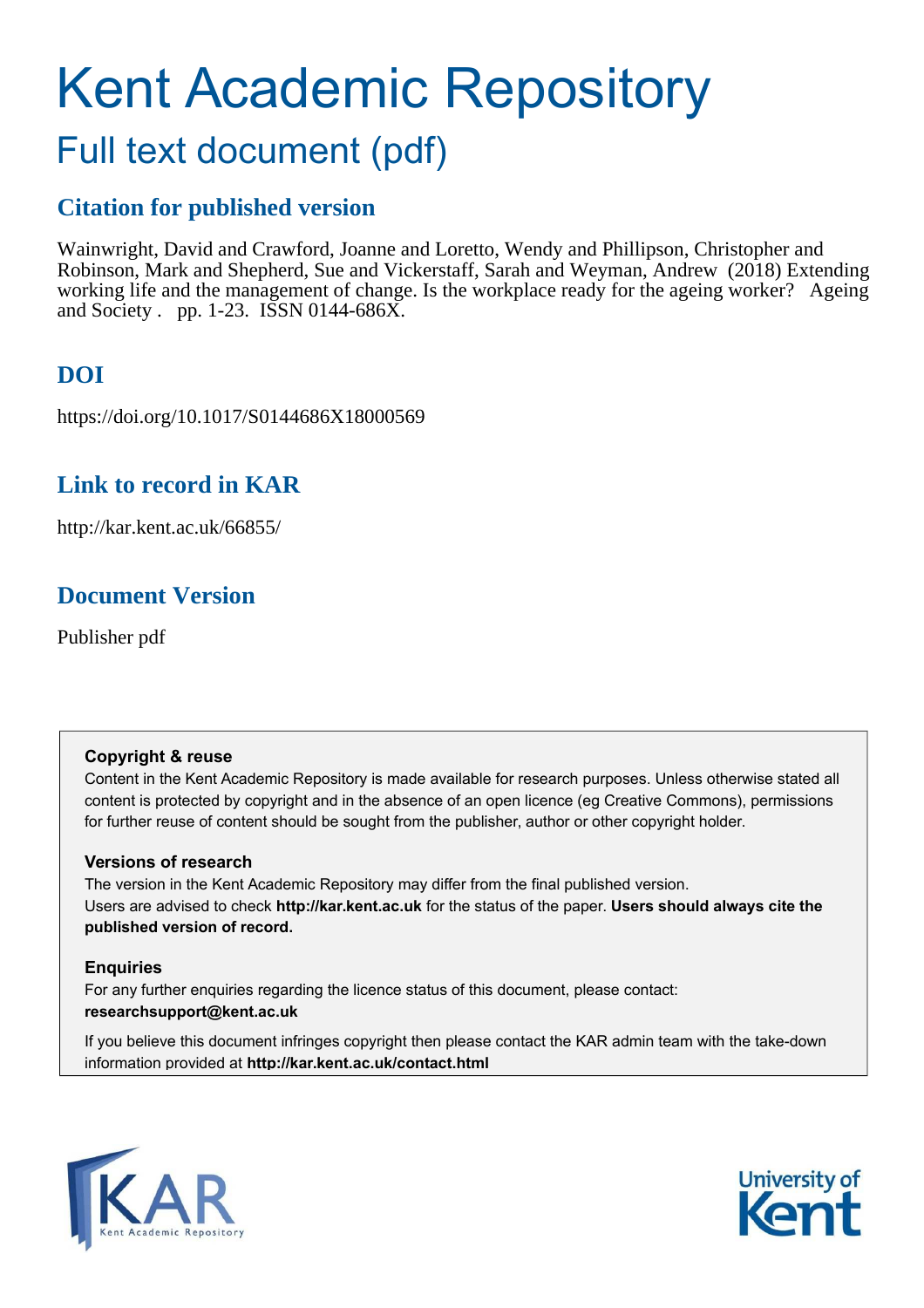#### ARTICLE



### Extending working life and the management of change. Is the workplace ready for the ageing worker?

David Wainwright<sup>1</sup>\*, Joanne Crawford<sup>2</sup>, Wendy Loretto<sup>3</sup>, Christopher Phillipson<sup>4</sup>, Mark Robinson<sup>5</sup>, Sue Shepherd<sup>6</sup>, Sarah Vickerstaff<sup>6</sup> and Andrew Weyman<sup>7</sup>

<sup>1</sup>Department for Health, University of Bath, UK,  ${}^{2}$ Institute of Occupational Medicine (Edinburgh), UK, <sup>3</sup>University of Edinburgh Business School, UK, <sup>4</sup>Manchester Institute for Collaborative Research on Ageing, School of Social Sciences, The University of Manchester, UK, <sup>5</sup>Formerly of the Centre for Men's Health, Leeds Beckett University, now retired, <sup>6</sup>School of Social Policy, Sociology and Social Research, University of Kent, Canterbury, UK and <sup>7</sup>Department of Psychology, University of Bath, UK \*Corresponding author. Email: [d.wainwright@bath.ac.uk](mailto:d.wainwright@bath.ac.uk)

(Accepted 6 April 2018)

#### Abstract

Increasing longevity and the strain on state and occupational pensions have brought into question long-held assumptions about the age of retirement, and raised the prospect of a workplace populated by ageing workers. In the United Kingdom the default retirement age has gone, incremental increases in state pension age are being implemented and ageism has been added to workplace anti-discrimination laws. These changes are yet to bring about the anticipated transformation in workplace demographics, but it is coming, making it timely to ask if the workplace is ready for the ageing worker and how the extension of working life will be managed. We report findings from qualitative case studies of five large organisations located in the United Kingdom. Interviews and focus groups were conducted with employees, line managers, occupational health staff and human resources managers. Our findings reveal a high degree of uncertainty and ambivalence among workers and managers regarding the desirability and feasibility of extending working life; wide variations in how older workers are managed within workplaces; a gap between policies and practices; and evidence that while casualisation might be experienced negatively by younger workers, it may be viewed positively by financially secure older workers seeking flexibility. We conclude with a discussion of the challenges facing employers and policy makers in making the modern workplace fit for the ageing worker.

Keywords: extending working life; ageing worker; retirement; pensions; flexible working

#### **Background**

The extending working lives (EWL) agenda has been around for over 15 years in the United Kingdom (UK). In that time, major policy reforms have changed

© Cambridge University Press 2018. This is an Open Access article, distributed under the terms of the Creative Commons Attribution licence (http://creativecommons.org/licenses/by/4.0/), which permits unrestricted re-use, distribution, and reproduction in any medium, provided the original work is properly cited.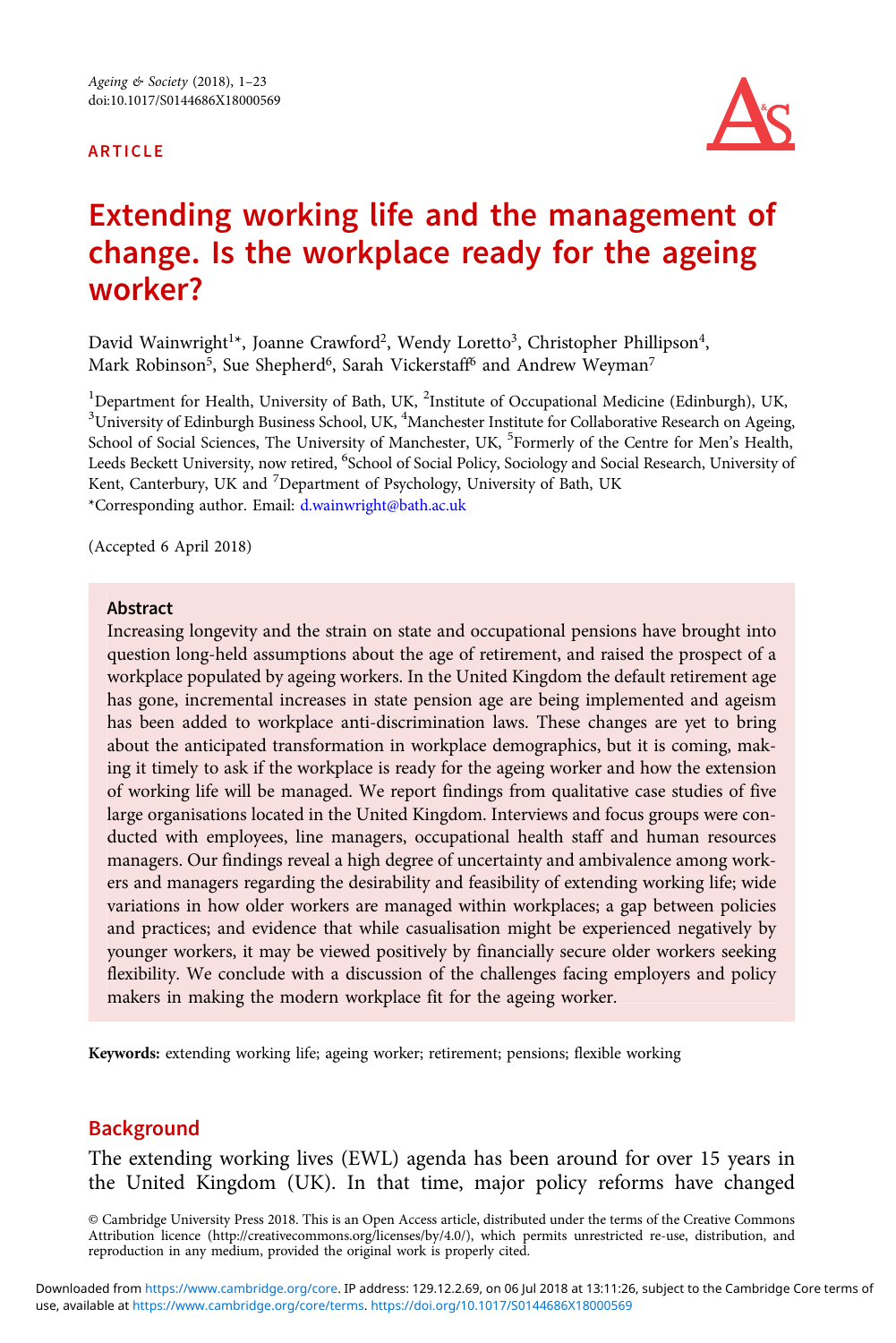#### 2 David Wainwright *et al.*

radically the employment context for older workers. In particular, age discrimination legislation has been enacted, the mandatory retirement age has been outlawed (except in employer-justified cases), the right to request flexible working arrangements has been extended to all employees meeting minimum job tenure thresholds, and the age at which people can draw their state pension has been rising (Blackham [2017;](#page-21-0) Phillipson, Vickerstaff and Lain [2016\)](#page-22-0). This article assesses the extent to which the changing policy landscape is feeding through into different employment practices for older workers. It begins with a review of national policy changes and the extent to which they have led to an extension of working life; then we consider the changing role of employers in managing older workers and determining the transition to retirement; third, we introduce the case studies which provide the empirical basis for the article; fourth, we look at organisational practice through the lens of the key policy changes; and we conclude with a discussion of the challenges facing employers and policy makers in managing the transition to EWL.

#### The policy context

In 1974, 13.8 per cent of the UK population was aged 65 or above. By 2014, the figure had risen to 17.7 per cent, and is estimated to rise to 24.3 per cent by 2039 (Office for National Statistics [2016](#page-22-0)). These increases are partly due to fluctuations in the birth rate, *i.e*. the post-war baby-boomers reaching retirement age, but also to increased longevity. The number of retired people has also increased as a result of early retirement. Cridland's [\(2017](#page-21-0)) review of the state pension age predicts that annual state pension spending will rise by 1 per cent of Gross Domestic Product from 5.2 per cent in 2016/17 to 6.2 per cent in 2036/37. While more people will receive income from private pension plans, the amount received is likely to diminish due to defined benefit schemes being replaced by the less lucrative defined contribution schemes. Cridland concludes that in order to be affordable, the age at which people can draw their state pension must rise to 68 by 2039. Cridland's recommendation is the latest in a series of measures designed to extend the duration of working life.

Policy responses to the so-called 'pensions time-bomb' have often emphasised the extension of rights for older workers in order to encourage people to choose to work longer, but this has been combined with increases in the age at which the state pension can be drawn which may reduce choice over when to retire for many workers. As far back as 2000, one of the first topics the new Performance and Innovation Unit was tasked with, by the then Labour Government, was to look into ageing and the declining rates of employment among the over fifties; in a foreword to the report, Tony Blair commented: 'Unless we encourage older people to remain actively engaged in socially valued activity, whether paid or unpaid, everybody in Britain will miss out on the benefits of their experience and social commitment' (Performance and Innovation Unit [2000](#page-22-0): 3).

This has turned into a constant refrain from governments since then, although the original focus on paid and unpaid activities for older people has been lost in the more urgent claim that if people live longer they should do paid work for longer (Organisation for Economic Co-operation and Development [2006](#page-22-0)). Policies have been introduced to encourage people to delay their retirement, with the emphasis placed on increasing individual choice. These new opportunities are coupled with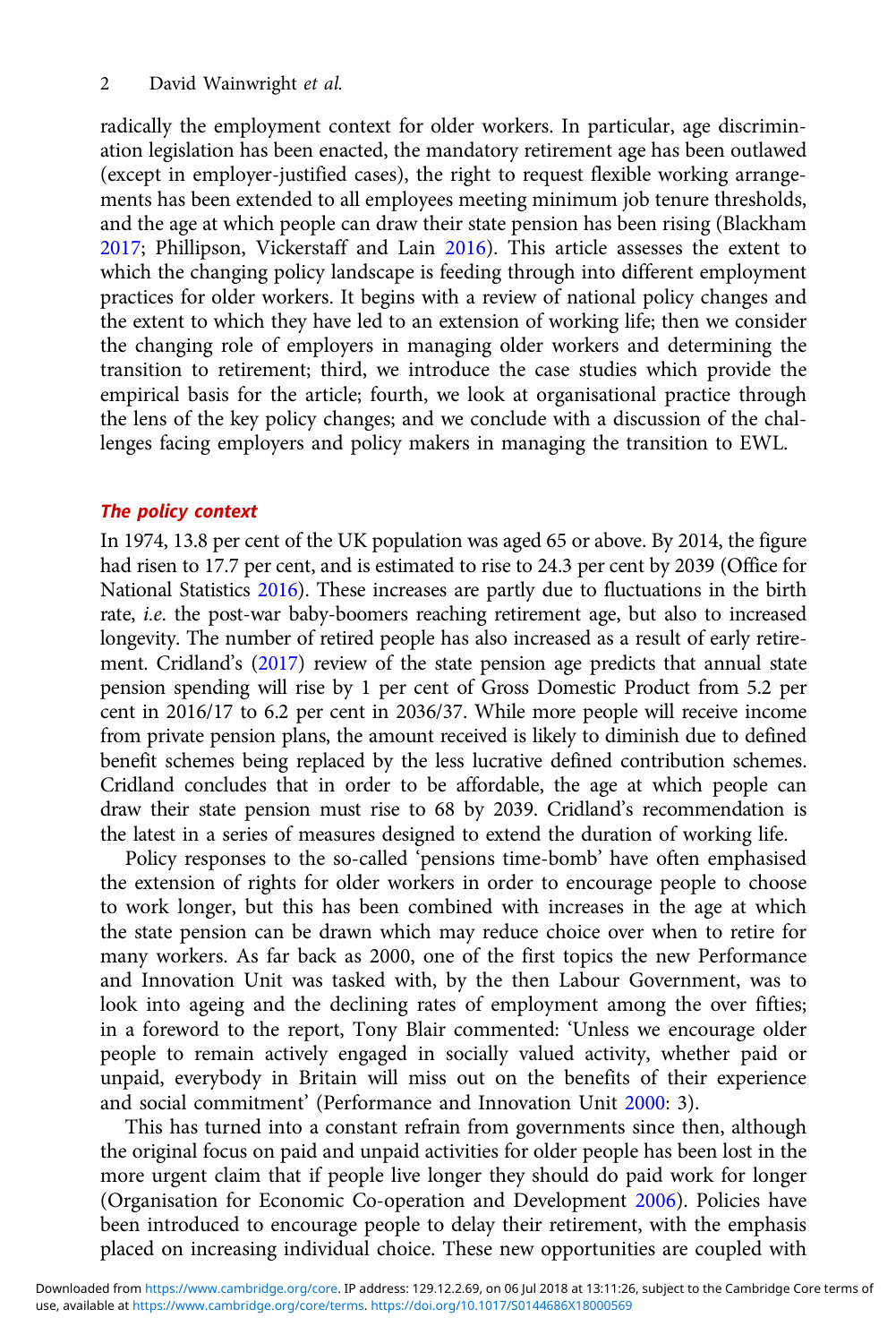obligations to take greater personal or individual responsibility for saving for retirement. In a recent policy document, the expected benefits of embracing these imperatives were made clear: 'Working longer and taking control of when they retire can give individuals more money in later life and allow them to maintain their existing lifestyle' (Department for Work and Pensions [2017:](#page-21-0) 26).

These policies have significantly improved the employment rights of older workers (though for a critique, *see* Blackham [2017\)](#page-21-0). Protection against age discrimination and ending the mandatory retirement age for most employees mean that people cannot be forced out of work simply because of their age, or face discrimination in employment practices, such as recruitment and selection, training and career progression, without recourse to the law. Extending the right to request flexible working arrangements to all employees is also expected to enhance older workers' access to part-time work and/or gradual retirement, which research suggests is attractive to people in the run-up to retirement (Department for Work and Pensions [2016;](#page-21-0) Smeaton, Vegeris and Sahin-Dikmen [2009\)](#page-22-0). Raising the state pension age is a less benign policy, especially for poorly paid workers, often in more physically demanding work, for whom the state pension is a lynchpin of retirement income, but the policy is expected to encourage people into working for longer.

Objectively, the above policy changes might be expected to encourage older workers to remain in paid employment for longer, but relatively little is known about how older workers in the UK will subjectively make sense of these changes and how this will impact on their retirement plans and actual retirement behaviour. Analysis of a panel study on retirement in the Netherlands found that older workers with a higher perceived life expectancy are likely to have a preference for later retirement, but that this does not translate into actual behaviour (van Solinge and Henkens [2009\)](#page-22-0). Thus, increasing life expectancy might create the will to work longer, but this intention is unlikely to be realised unless it is accompanied by policy changes.

The complexity of the problem is highlighted in a quantitative study comparing the effects of the 'active ageing' policies adopted in Denmark (considered to be a best practice model for increasing employment among older workers), with findings from Germany and the Netherlands (Schilling [2016](#page-22-0)). The study revealed marked differences in retirement outcomes between the three exemplar countries, reflecting the different constellation of policies and practices found in each. In Denmark, for instance, workers in their early sixties have a more positive attitude towards their jobs, and despite having greater freedom of choice over when to retire, tended to opt 'voluntarily' for relatively late retirement, whereas in Germany the government has relied upon legal or financial constraints to extend working lives. Interestingly, Schilling found that differences in retirement behaviour were not simply a product of different national policies, but were also shaped by other social and contextual factors, which drive a range of inequalities, particularly relating to class and gender. Even in Denmark, where women have a relatively high degree of decision latitude over their retirement age, they tend to exit the labour force early, with many enduring financial hardship as a consequence. Similarly, low-skilled Danish people were often unable to take up opportunities for working later partly because of their market position but also because of health problems which were found to be a key factor for individual retirement decisions.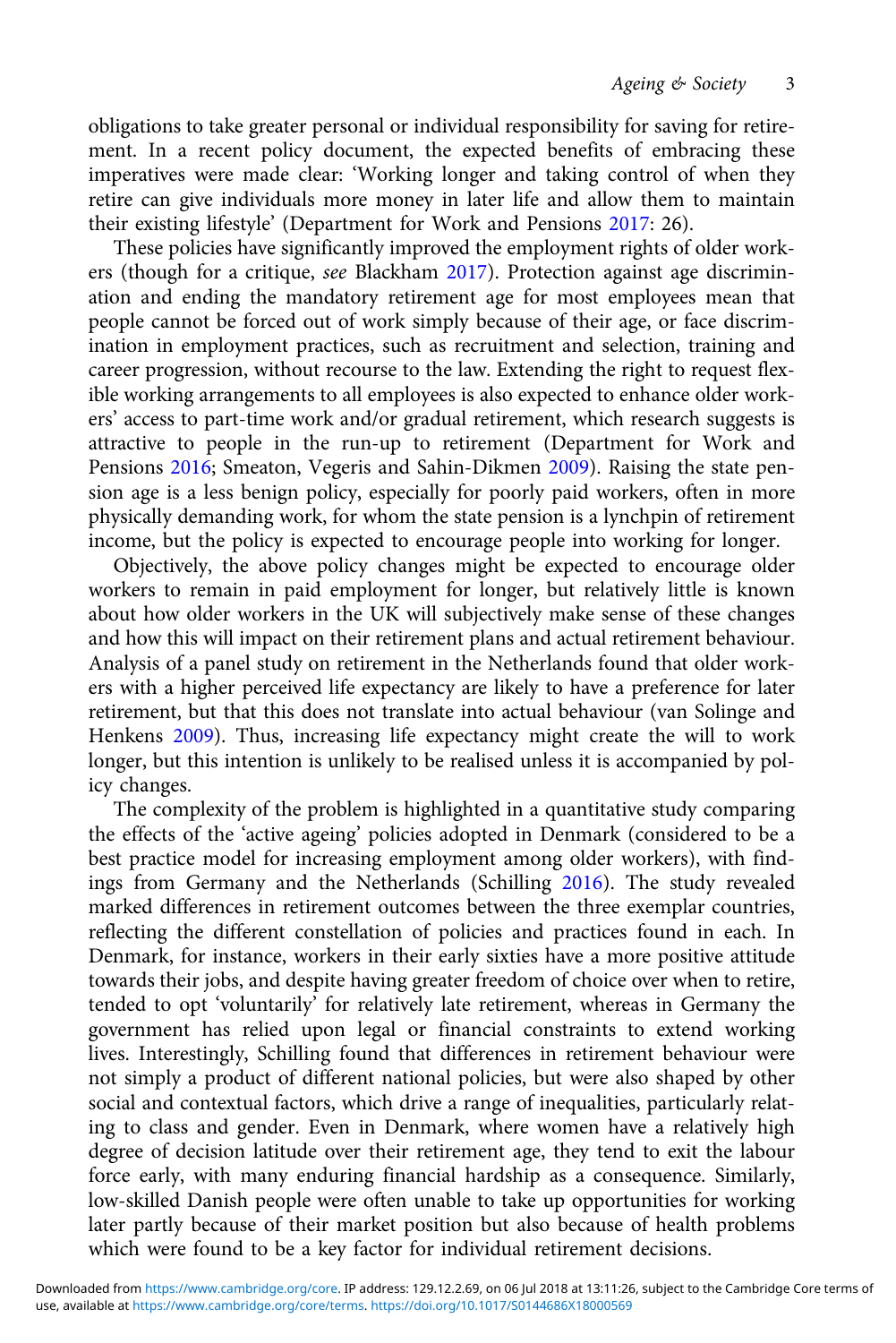#### 4 David Wainwright *et al.*

The complex relationship between increasing life expectancy, policy reform, organisational practices, and people's actual retirement preferences and behaviour, suggests the need to explore people's subjective experiences, attitudes and beliefs, as well as objective changes in policy and practice. Hence our findings begin with an account of what our participants consider to be the optimal age for retirement and how these perceptions vary and are shaped by factors such as class and gender.

Recent policy pronouncements put the onus on employers to manage and retain older workers, even though the narrative is about 'choice' and giving people the 'freedom' to carry on working. In the introduction to the Department for Work and Pensions' [\(2017:](#page-21-0) 3) *Fuller Working Lives: A Partnership Approach*, the Minister for Employment emphasises the role of employers: 'Ultimately this is a business challenge … The opportunity for industry is to harness more talent, retain valuable experience and reduce staff turnover.'

The same document notes that employers have done little to seize this opportunity or to promote financial awareness among employees (Department for Work and Pensions [2017:](#page-21-0) 13–19). The proportion of people aged 65 or older in paid employment has risen from 5 per cent in 2000 to over 10 per cent in 2016 and now numbers over 1.2 million people (Office for National Statistics [2016\)](#page-22-0), but this represents the early stages of a much broader transformation that is predicted to occur in the years leading up to 2039 as the economy comes to rely increasingly upon older workers. Thus, what is currently a marginal issue for employers is likely to soon become a mainstream concern (Lain and Loretto [2016](#page-21-0)). It is therefore timely to consider the extent to which we can identify changes in employer practice with regard to older workers, but what should those changes in practice comprise and why might employers be reluctant to pursue them?

#### The employer role in extending working lives

Following the introduction of state pensions, the transition from employment to retirement was primarily determined by the welfare state, but this began to change in the 1970s when employers, facing harsher economic conditions, targeted older workers as a way of reducing headcount. In those industries with good occupational pension coverage, early retirement was seen as an attractive proposition for employees and a comparatively painless way of paying off older workers, although the shedding of manual labour from traditional industries also swelled the ranks of those on Incapacity Benefit (Beatty and Fothergill [2007\)](#page-21-0).

Prior to the early 2000s, studies of retirement transitions rather neglected the employer role (Vickerstaff, Cox and Keen [2003\)](#page-22-0), with an emphasis instead on either the role of public policy in facilitating early exit or the impact of individual variables such as health and wealth in motivating early or late exit. As the greying of the workforce progressed, research focused on how employers were managing their older and ageing employees, finding that although many had included age discrimination in their equalities policies in advance of legislation, the stereotyping of older workers continued to have negative effects on access to jobs, training and promotion (Loretto and White [2006\)](#page-21-0). It was employers that largely determined retirement timing and had discretion to enforce or waive mandatory retirement ages (Loretto and White [2006](#page-21-0); Vickerstaff [2006](#page-22-0); Vickerstaff *et al.* [2004](#page-22-0)), but better paid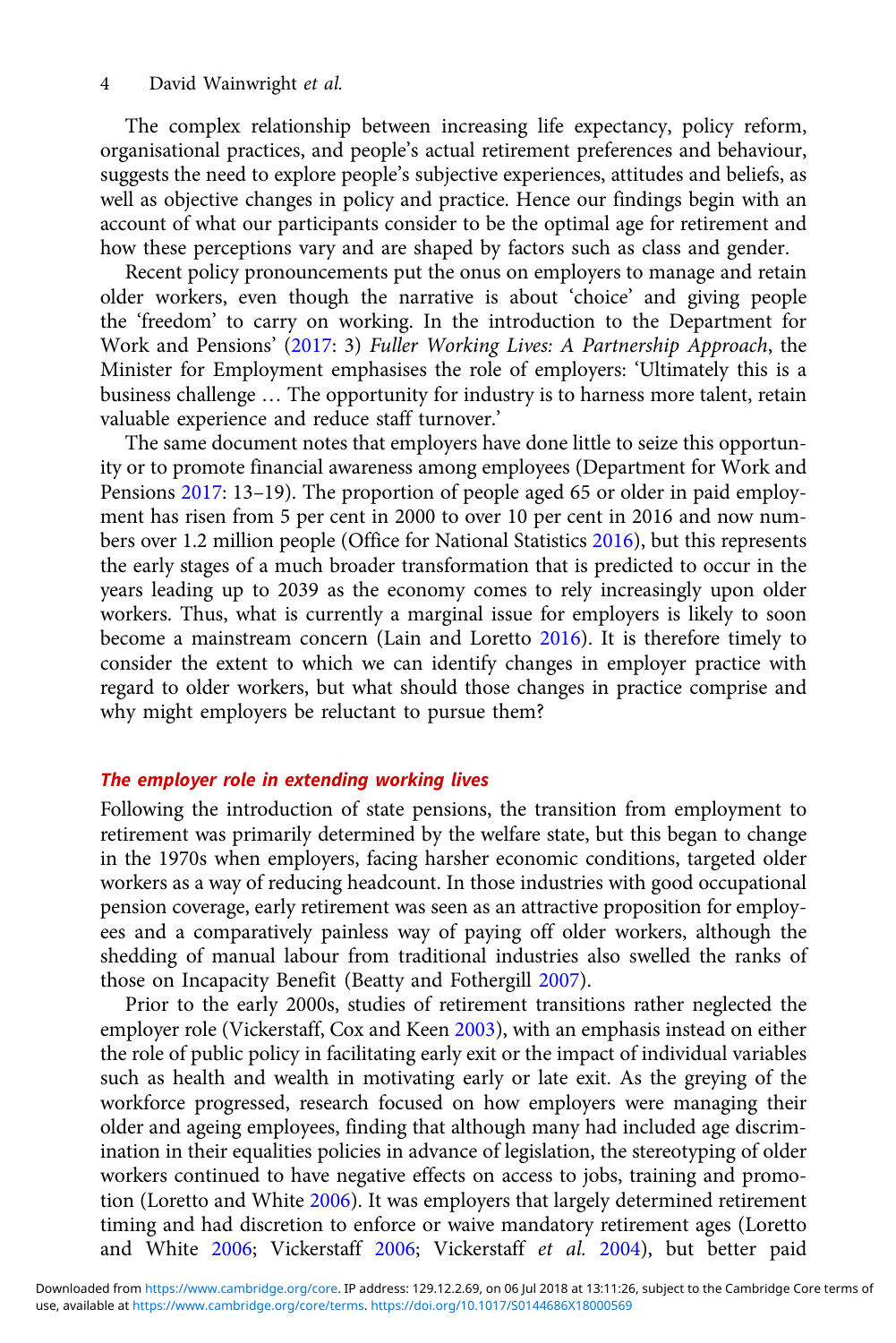employees, with decent pensions, had more personal discretion because if they wanted to they could afford to retire early.

Following the 2009 economic crisis, the high rates of unemployment that characterised the recession of the 1980s did not recur and the UK now has record levels of employment, thus, the incentive for employers to use early retirement as a means of shedding jobs has been replaced by concern about skills shortages. Similarly, many occupational pension schemes are transitioning from defined benefit to the less lucrative defined contribution model, which will eventually make early retirement less affordable (Weyman *et al.* [2012](#page-22-0)).

Research has highlighted phased retirement and flexibility as likely to encourage people to work for longer (Lissenburgh and Smeaton [2003](#page-21-0); Loretto, Vickerstaff and White [2005\)](#page-21-0), although the quality of flexible work was also highlighted as an issue (Earl and Taylor [2015](#page-21-0)). There is little evidence that employers identify the ageing workforce as of strategic significance and few have formal policies concerning older workers (IFF Research [2017](#page-21-0); McNair and Flynn [2005\)](#page-21-0). Intuitively, flexible working and phased retirement might offer solutions to the current uncertainty surrounding retirement and the extension of working life, but we know little of how these changes are managed and experienced in the workplace.

The rhetoric of policy change is that with the abolition of the default retirement age and the protection of age discrimination legislation, individuals now have the choice to stay in work longer, but how does this choice manifest itself within organisations, and how are employers responding? Policy changes have opened up the possibility of extending working life and we might expect to see this feeding through into new organisational practices and employee responses. Our aim is to explore these changes by presenting findings from five in-depth organisational case studies, drawn from different employment sectors, in order to assess the extent to which the modern workplace is ready for the ageing worker. By 'ready for the ageing worker' we mean the extent to which organisations have adopted policies and practices that support the varying needs and preferences of older workers in relation to retirement and the extension of working life.

#### **Methods**

The case study approach was used to examine how transitions from work to retirement and the policy of EWL are managed within contrasting organisations. Following Marshall ([1999](#page-21-0): 380), a case study is defined as: 'a study of one industrial or corporate setting, using a number of different research techniques, with the intent of assembling a comprehensive description of the setting in terms of a discrete number of research objectives'. Data were gathered on managers' and older employees' (aged 50+ years) attitudes and perspectives on issues relating to an ageing workforce, the management of age-related transitions, views about longer working lives, technological change, health issues, and the relationship between working and family lives. A variety of methods was adopted within each case study to collect data on these topics, including face-to-face interviews, focus groups and documentary evidence.

Our aim was to identify the emergence of new organisational policies and management strategies relating to EWL. These changes are in their infancy and our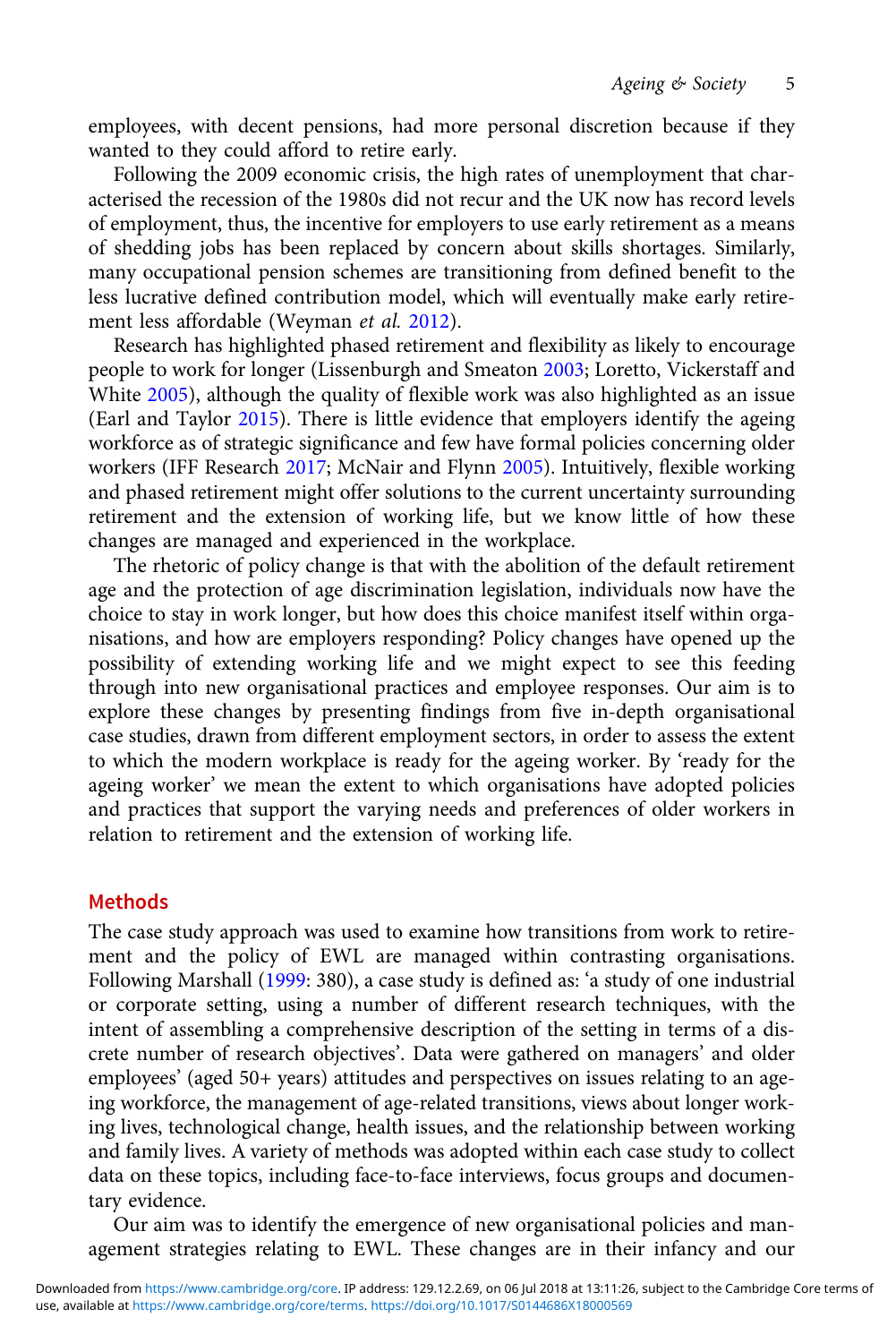expectation was that if innovative practice was to be found anywhere, it would be in large organisations with a well-established Human Resource Management infrastructure. We were also concerned that the number of older workers might be low in small to medium-sized organisations. For these reasons, we focused on large public and private-sector organisations located in the UK and drawn from different sectors of the economy. Although our study comprises multiple case studies from different sectors of the economy, and the sample size is large for a qualitative study, there are constraints on the transferability of our findings. We have not included small or medium-sized organisations, nor have we used random sampling.

Five case study organisations were recruited. In order to protect the anonymity of participants, we have not used the actual names of the organisations and where anonymity might be compromised by describing the particular product or activity of an organisation we have instead referred to it by the broader sector in which it resides. Table 1 lists the case study organisations and reports the number of participants from different occupational/demographic groups in each.

Given the nature of the case study design, we relied on gate-keepers at each organisation to recruit participants, following guidelines from us on selection criteria. We strongly emphasised that it must be made clear to potential participants that their involvement was entirely voluntary and this was reinforced in the Participant Information Sheet and by the researchers at the point of consent and interview. The process varied slightly between organisations, but essentially entailed a member of the research team briefing a Human Resource (HR) manager and or administrator, who selected participants using HR records, and then contacted the participant and their line manager to make the necessary arrangements. The key selection criteria for employees was that they should be aged 50 years or above. Within this age group, employees were selected using a maximum variation sampling strategy (Patton [2002\)](#page-22-0) to capture the experiences of informants from different class, gender and minority ethnic groups. For line managers, the key criteria was that they were involved in managing older workers and were likely to have recent experience of managing retirement; this was explained to gate-keepers who purposively selected participants on this criteria.

Interviews and focus groups were conducted in the workplace during working hours, in a setting that allowed for confidentiality to be ensured. Interviews and focus groups were digitally recorded and transcribed verbatim.

Data collection mainly comprised semi-structured interviews or small focus groups, with participants from the groups listed in Table 1. Different interview schedules were developed for the different groups of participants. Those for managers, HR and occupational health staff focused on the development of policies and practices relating to the management of older workers, including: problems and opportunities arising from government policy changes; description of what happens when an employee reaches early sixties; issues relating to capacity to work among older employees; description of any new practices, especially flexible working; and perceptions about the desirability or otherwise of an ageing workforce. The interview schedules for use with employees focused more on their retirement plans and awareness of the options available to them, including: attitudes towards government policies; what their retirement plans were; what factors had influenced their retirement plans; their experiences of how their employer managed retirement and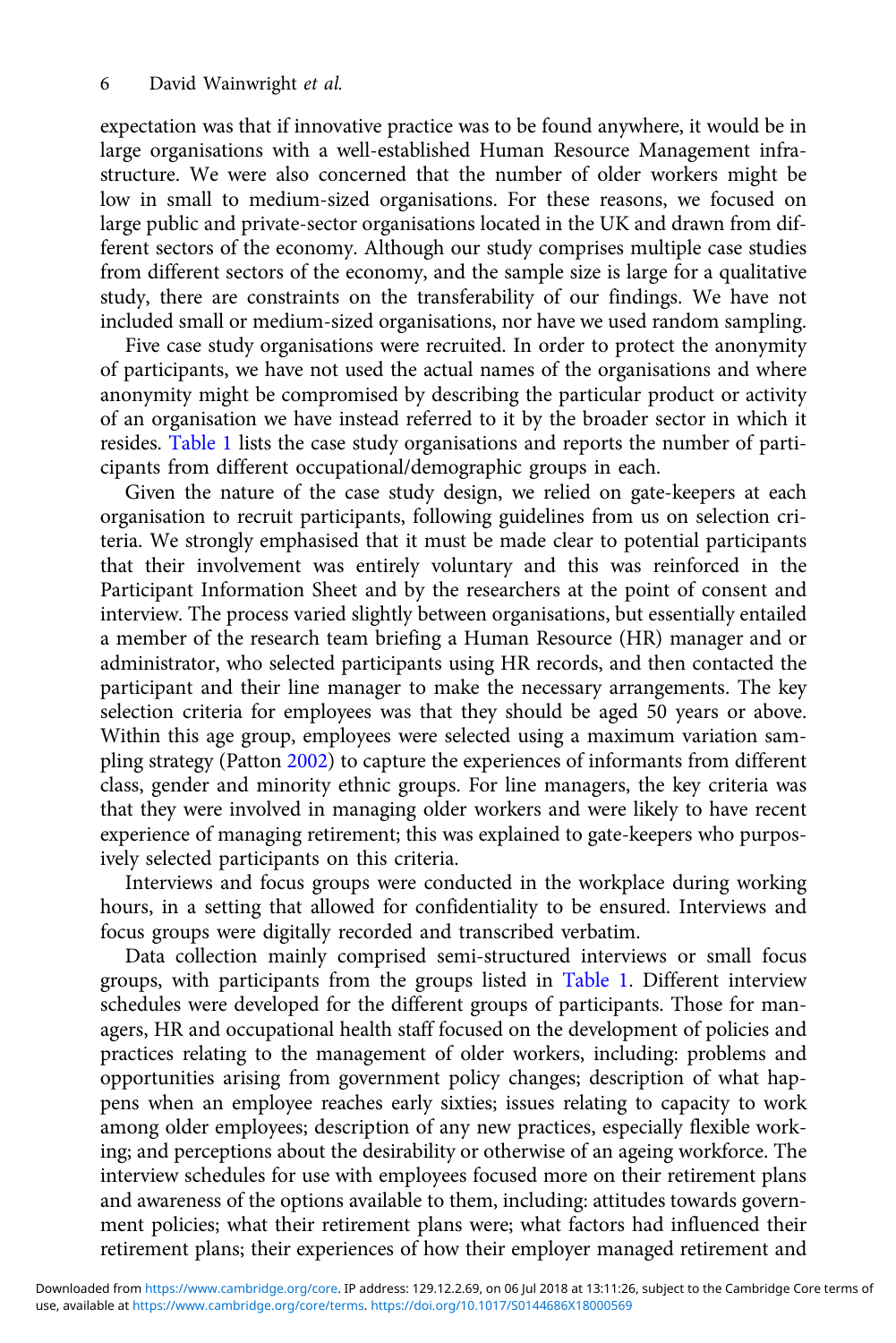| Case study                 | Line<br>managers | Human resources and<br>occupational health | aged 50+ years |  |
|----------------------------|------------------|--------------------------------------------|----------------|--|
| Local government           |                  |                                            |                |  |
| Manufacturing              |                  |                                            |                |  |
| <b>Extractive industry</b> |                  |                                            |                |  |
|                            |                  |                                            |                |  |
| Transport                  |                  |                                            |                |  |
|                            |                  |                                            |                |  |

Table 1. Number of participants by case study organisation

what they would like to see change; what they considered to be an optimal retirement age; their pension arrangements; and what they thought government should do. The interview schedules were semi-structured with open-ended questions to enable participants to raise relevant novel issues that were salient to them. These data were supplemented with analysis of documents and HR records.

The qualitative data were analysed thematically (using the method described by Green and Thorogood [2004\)](#page-21-0), to explore policies and practices relating to older workers within the different workplace settings, and the processes by which those practices were negotiated and constructed. The aims of the case study analysis were to generate rich descriptions of late-career transitions and related policies and practices in particular organisations, but also to obtain a theoretical understanding of the phenomenon that is informed by comparison between the different case studies. All transcripts were analysed using an iterative process that began during data collection. The questions included in the interview schedules were derived from our main research questions and thus framed the interviews, but we did not use them to derive a pre-conceived coding scheme, preferring instead to use open coding in order to avoid imposing our own meanings and definitions, and to identify lines of enquiry which could be explored in subsequent interviews. A second aspect of the analysis was axial coding which entailed exploring relationships between codes and asking a series of questions about the emergent themes and categories. Each case study site was initially treated as an individual unit of analysis, however, throughout the data collection and analysis preliminary findings and key themes were shared between the lead researchers for each case study and brought together to allow for a broader analysis to be conducted across the case studies. The different groups of participants (HR and occupational health staff; line managers; and employees aged 50+), were coded and analysed together, although we were aware of which group each quotation was drawn from and have reported this in our results.

#### Description of case study organisations Local Government (LG)

The organisation is a large local authority in the north of England. Thousands of jobs have been lost to create a more efficient and flexible workforce. The number of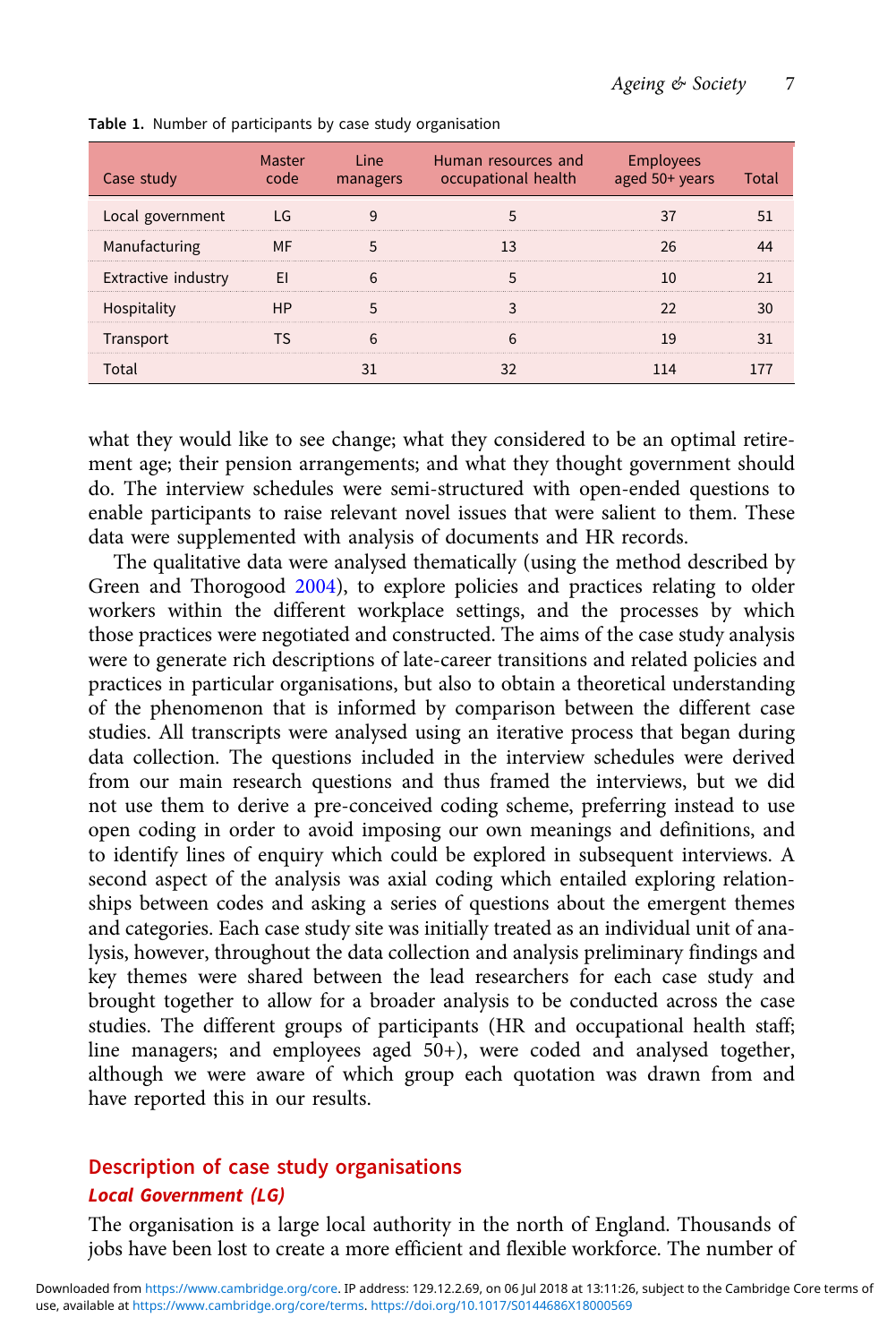employees has reduced by about 75–80 per cent from its peak. Compulsory redundancies have been avoided, and the reduction in the workforce has been effected via voluntary severance or voluntary early retirement (in progress at the time the interviews were undertaken). People over 55 now comprise about 15 per cent of the workforce. External recruitment stopped in 2012 (with the exception of apprenticeship schemes and areas of high turnover), and the movement of people and skills is now managed through an internal redeployment scheme. The organisational context is characterised by budget cuts, change and uncertainty for many employees.

#### Manufacturing (MF)

The organisation is the UK arm of a high-technology engineering company. We collected data from three sites: North Wales, South West England and South East England. The workforce is high-skilled, comprising designers, technicians, managers and support services in the English sites and blue-collar engineers in North Wales. The company has a 'full order book'. Reductions in head count are on-going to improve efficiency, but major redundancies are not envisaged. The pension scheme is generous and wages are good. There is a stable core of employees, and periphery of contract workers, giving flexibility, as the number of contractors can be varied according to demand. No skills shortages were reported. There is some graduate entry and an apprenticeship scheme, but a policy of prioritising internal appointments has increased the average age of employees, which is thought to be 46 years.

#### Extractive Industry (EI)

The organisation is a private company in the North East of England, owned by a multi-national company based overseas. The workforce is mainly blue-collar (about 70–75%), comprising underground workers, processing plant workers, technicians/scientists, dock workers, line managers, senior managers, and administrative and support services. The gender split favours men (about 90%). EI has a mixture of directly employed (about 1,100) and contract workers (about 130), with varying terms and conditions. In an area of social deprivation and limited employment opportunities, EI is considered a 'good' employer, offering secure, often well-paid jobs with good terms and conditions, and a history of good labour relations. This case study was selected as an example of traditional manual work and because it has an ageing workforce.

#### Hospitality (HP)

The organisation is an in-house provider for a large educational establishment in Southern England, employing around 350 staff on substantive contracts and a further 600 or so casuals on timesheet contracts. The workforce is growing as the establishment expands student numbers and new buildings and facilities come on line. Its main areas of work are housekeeping and catering. With the possible exception of housekeeping, recruiting new staff is not a problem. Staff turnover is low for the sector. There are many long-serving staff and an ageing workforce,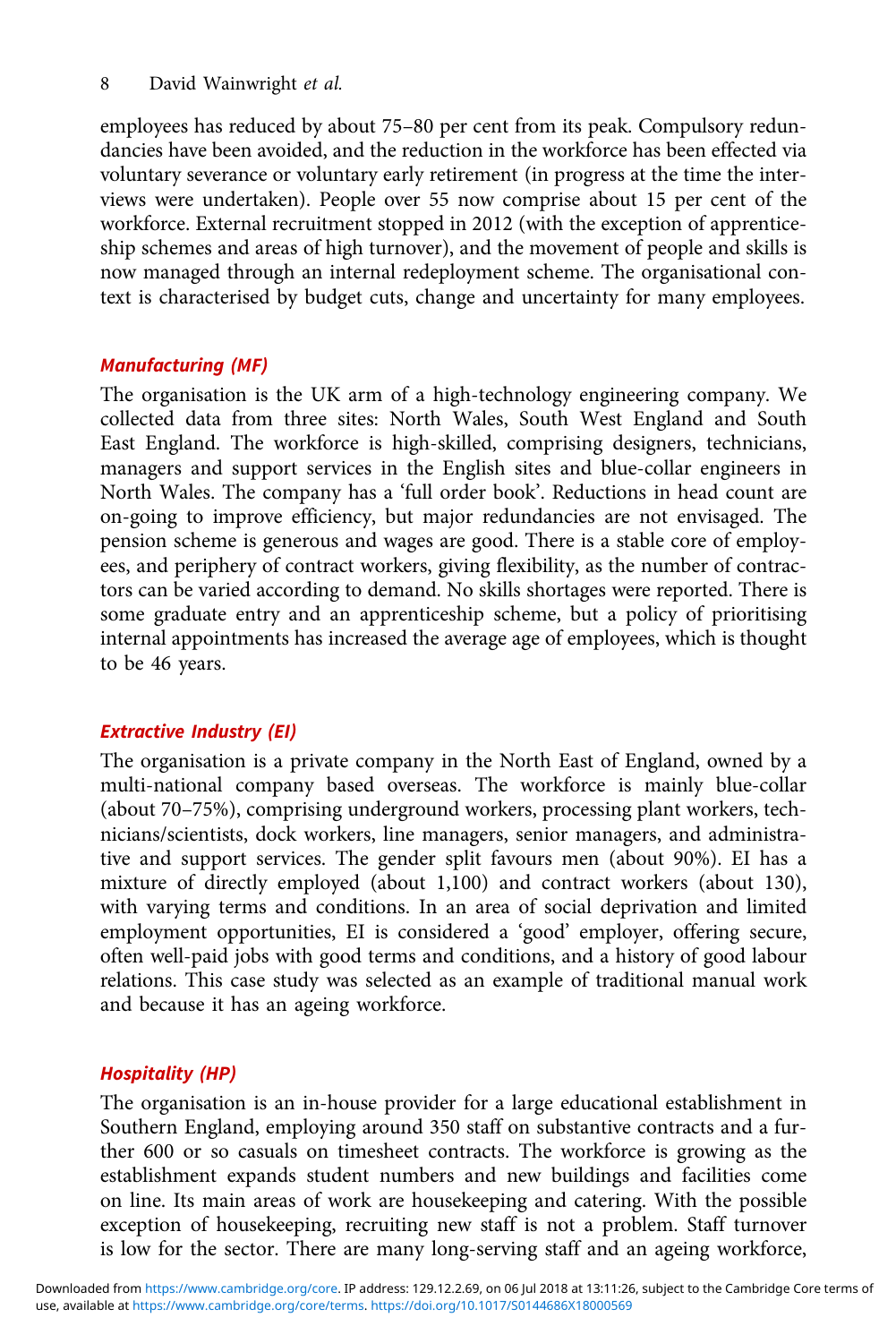especially in housekeeping; the catering staff has a younger profile and turnover is a bit higher. Auto-enrolment has raised membership of the pension scheme to approximately 95 per cent, but those who have only recently enrolled can only expect to receive a small pension.

#### Transport (TS)

The organisation is a a private company with about 4,000 employees, including 1,000 drivers, 250 engineers, 500 managers/administrative staff and 1,200 station staff plus conductors. An estimated 65–75 per cent of TS staff are male, and most employees are full-time. Traditionally, TS has had long-serving employees, but this pattern is changing with many new employees recruited later in life as a second career. It has no problem attracting new drivers and conductors, though lower-paid station roles are less attractive. TS has an older workforce: the average age is 44 overall and 46 for drivers. More than a third (38%) of staff are over 50. However, there are only 64 staff (under 2%) over the age of 65.

#### **Results**

Our analytical aim was to look for common themes across the case study organisations, while preserving variations and nuances from these different contexts. We, therefore, present our findings under thematic headings that emerged from the analysis, but focus on variations between case studies where appropriate. We begin by exploring whether policy changes have impacted on the expectations of employees and managers regarding the age of retirement.

#### The perceived optimal retirement age

Rational choice theory might suggest that removing the default retirement age and raising the age at which state pensions can be drawn would lead to an upwards shift in the age at which retirement is perceived to be optimal. While we found examples of employees who expected to work beyond the old retirement age (often those with little or no occupational pension provision), we were surprised by how deeply entrenched the traditional retirement age was, with notions of 'going early' or 'staying on' calibrated around the traditional age of retirement, as if the ages of 65 for men and 60 for women were a naturally determined point at which to withdraw from paid employment. Several factors were invoked to substantiate this belief: the physical and mental capacity of the ageing body; the desire to preserve a lengthy period of healthy life between retirement and death; the obligation to 'make room' for younger workers; and a general sense that workers who had reached these ages had served their time and were entitled to pursue other activities outside the constraints of employment:

I don't think that you can carry on at the same level you may have been doing ten years earlier. I don't think that's at all possible. Even now, if I think about the things I was doing ten years ago, I'd be struggling to do all that now, and if you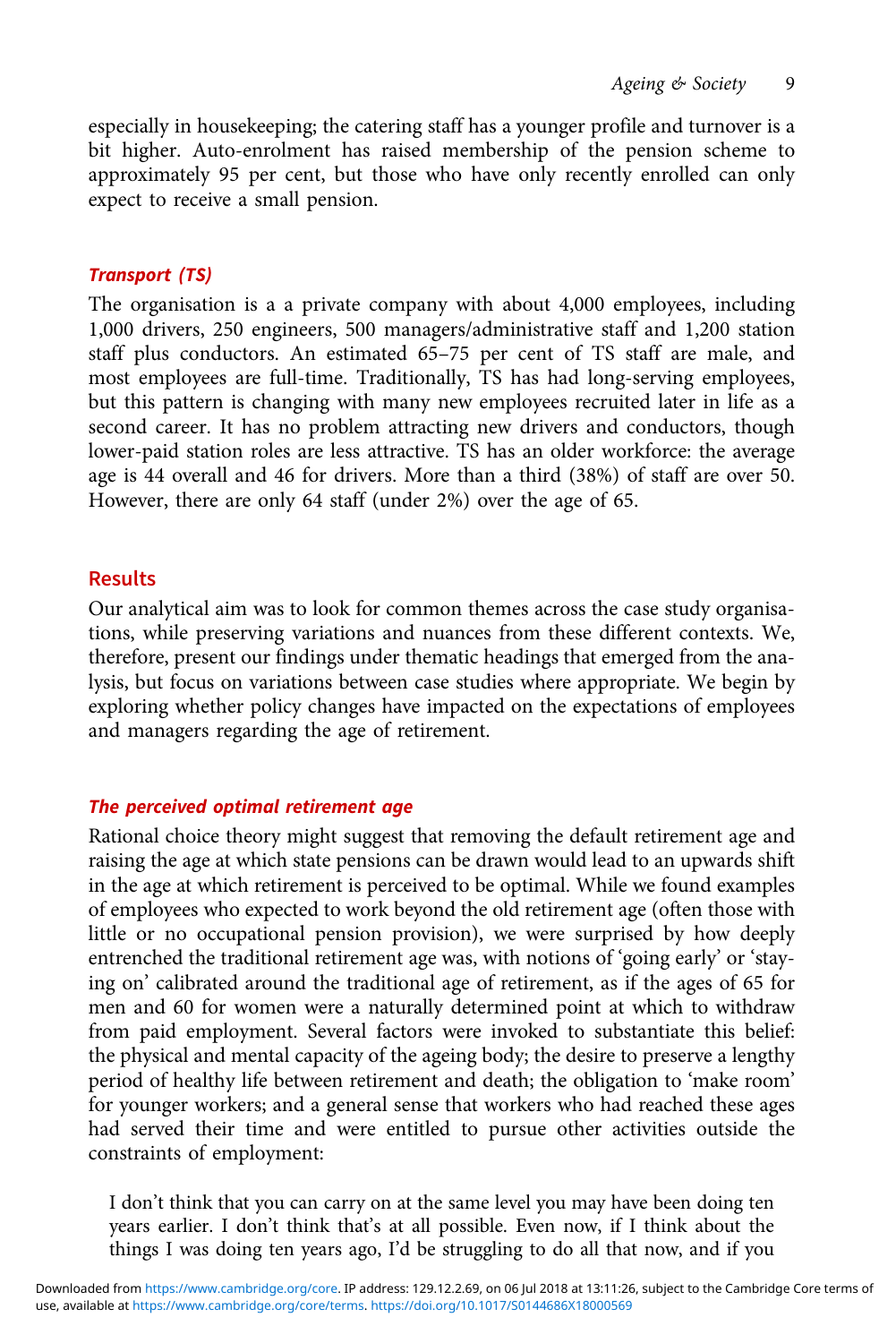10 David Wainwright *et al.*

add another ten years on to that then yes, it's not possible to do the same level of job. You can't. It's not physically possible. (Older worker at MF)

This orientation towards the optimal age for retirement is not necessarily the key determinant of when an individual actually retires, but rather a normative assumption which appears largely unchanged by recent policies. Personal circumstances, particularly affordability, determine when an individual retires, but whether a worker feels lucky to have been able to 'go early' or unlucky to have been obliged to 'stay on' is shaped by an abiding sense that the traditional ages of retirement were optimal:

I think with me, I've been conditioned with 65 (all laugh). So it's a case of 65's not that far away, so yeah, just got that in your brain and that's roughly when you're going to go, just depending on health at the time. I could well see a change in career somewhere, or position along the line. I certainly wouldn't look at doing what I'm doing now through to 67, 68. No. I think I'd go up the wall (laughs). (Technical worker at EI)

One consequence of this culturally entrenched expectation regarding optimal retirement age is that even when affordability problems provide a strong personal imperative towards extending working life, this rarely exceeds two or three years, with very few participants expressing the belief that they would work beyond 70. Partly, this is because the state pension currently becomes available for workers in this age cohort at 66 or 67, but also because of reluctance to exceed the 'normal' age of retirement by more than a few years.

Many managers shared the same estimate of optimal retirement age, not just for themselves, but also their employees. Partly this was underpinned by an altruistic belief that employees had done their fair share by the traditional retirement age, but also because it was assumed that the capability and motivation would diminish after that age:

We have, within our enlarged team, a number of people who are probably just doing enough to get to the end. They're not doing so little that you can do something about it, but they're not as motivated or as proactive in seeking promotion or furthering themselves because they're happy to just do what they're doing. (Manager at MF)

Managers in other case study organisations expressed concerns about the possibility of having to exit older workers using performance management procedures, which they saw as potentially difficult and distressing; although few actual cases of this kind were reported.

While there were variations in the degree of enthusiasm expressed by workers and managers about extending working life, typically there was reluctance to depart from the traditional retirement ages by more than a few years. As the state pension age rises and the shift from defined benefit to the less-lucrative defined contribution occupational pension schemes increases, more workers will be pushed towards working later in their lives, but we should not underestimate the pull of deeply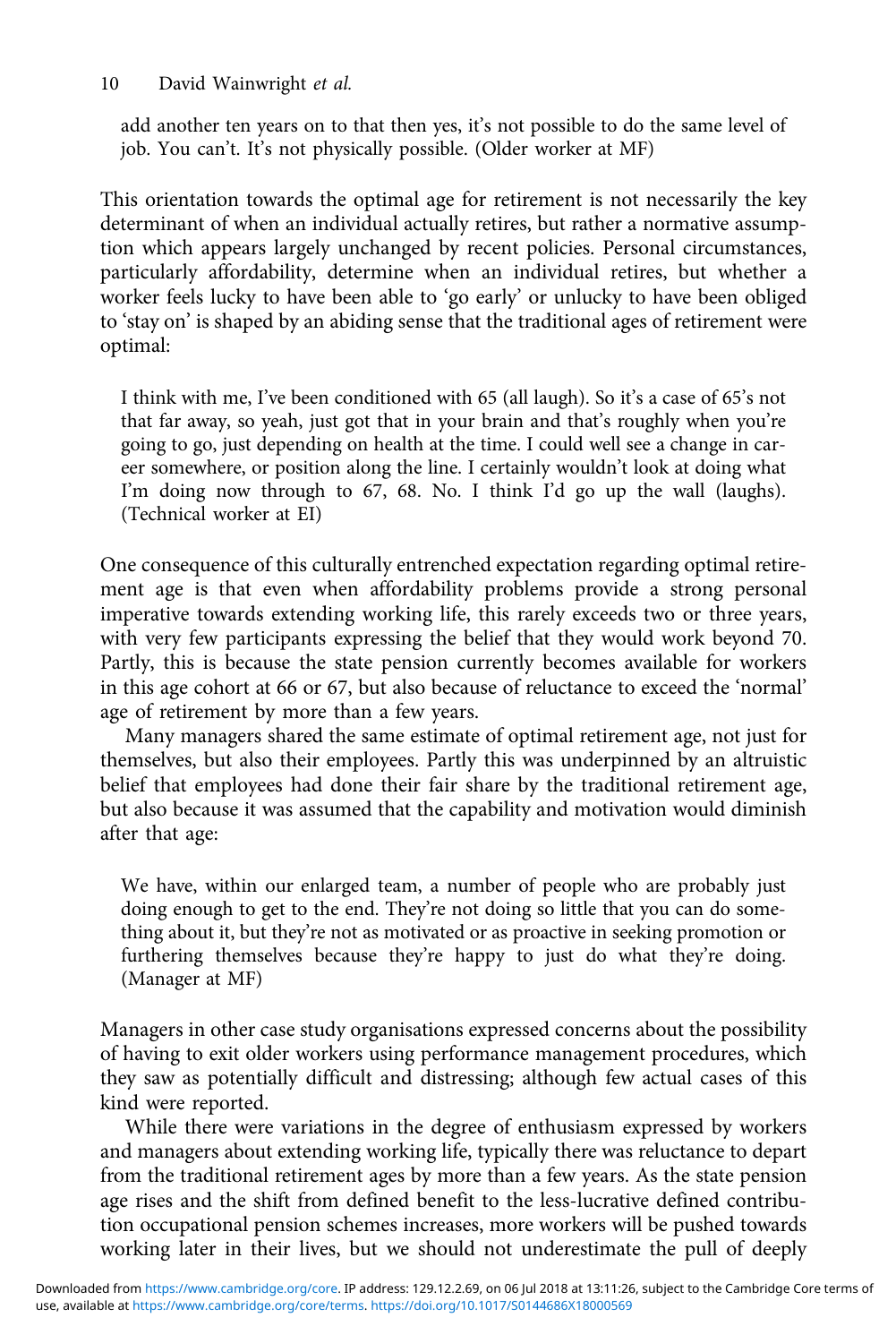entrenched cultural norms about the optimal age of retirement. One consequence of this pull is that there is very little demand from either workers or managers (in the case study organisations) for the adoption of innovative working arrangements to support the extension of working life. National policy changes have provoked changes in how retirement is managed but, as we shall see in the following section, these changes are largely reactive and *ad hoc*.

#### End of managed retirement

Prior to abolition of the default retirement age and the addition of ageism to the list of categories included in anti-discrimination at work legislation, many large organisations actively managed the process of retirement, providing advice and preretirement courses for workers approaching retirement age, sometimes offering reduced duties or working hours in the months before retirement, and engaging in succession planning. Our findings suggest that these practices are disappearing from the case study organisations, often because of fears that age-specific policies are by definition ageist. The adoption of an 'age-blind' approach can bring benefits for older workers:

I was over 50 actually. I was a bit concerned about that, but they said 'Don't worry about it' … they're absolutely not under any circumstances prejudiced against anyone in any way. (Worker at TS)

One partial exception to the abandonment of age-specific policies was the use of voluntary severance and early retirement at LG. The scheme was officially open to all employees regardless of age (and thus circumvents anti-discrimination law), but in practice managers and employees believed that the scheme was targeted at older workers, thus providing a means by which the organisation could exit some older workers even though the mandatory retirement age is no more.

Despite the advantages in terms of recruitment, promotion and training opportunities for older workers, the adoption of an 'age-blind' approach often meant the loss of policies and practices that had been popular and beneficial. At TS there was formerly the option of phased retirement for drivers, referred to variously as 'green cards' or the 'old boys' link', whereby older drivers would get 'cushier' shifts and less-demanding work in the lead up to retirement. This practice was abolished as it was felt to contravene equal opportunities legislation. Fear of being accused of ageism meant that many managers were reluctant to engage in any form of dialogue about retirement with older workers (*see also* International Longevity Centre–UK [2017](#page-21-0)). The change in approach was described:

When the default retirement was in, we used to sort of institute discussions between the line manager and the individual sort of 6–12 months before they turned 65, to say 'what are your intentions?' As soon as that default retirement age was taken away we just let it run its course. (HR manager at LG)

In fact, the HR department at LG had produced guidance for managers about integrating retirement discussions into regular 'one-to-ones' or appraisal,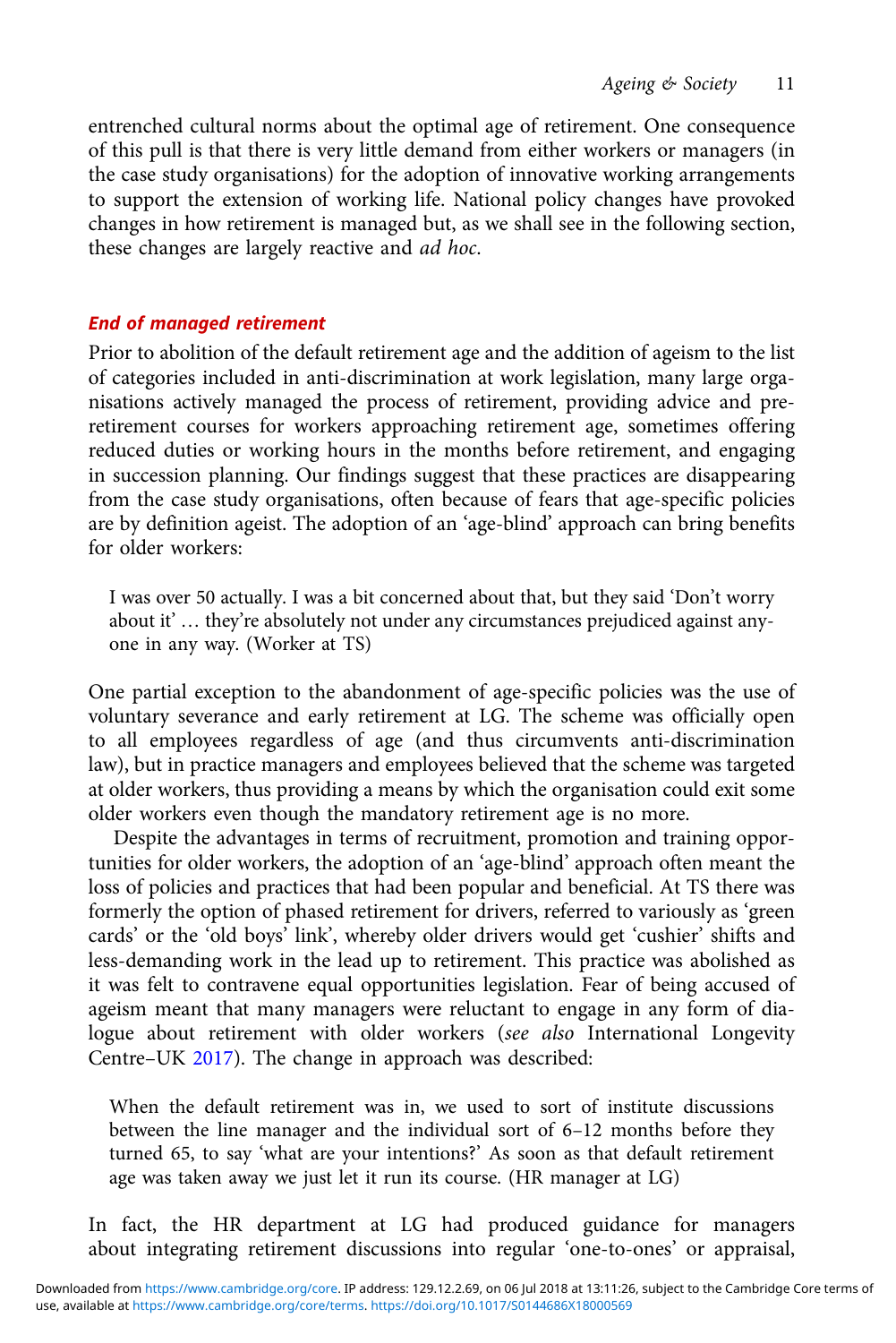but in practice it was recognised that managers were reluctant to initiate the conversation:

Well, if I don't have [the] default retirement age to prompt it, how do I raise the issue? You know, what if I'm clumsy about it and then the person gets upset?

Rather than risk being construed as ageist, many managers preferred to avoid discussion until workers themselves raised it. This well-intentioned conspiracy of silence not only left many older workers ill-informed about, and unprepared for, retirement, it also caused significant problems for the organisation relating to succession and workforce planning. This exchange is from a focus group with workers at EI:

| Interviewer:   | Do they kind of call you in for a chat when you're getting near to |  |  |  |  |
|----------------|--------------------------------------------------------------------|--|--|--|--|
|                | retirement age?                                                    |  |  |  |  |
| Participant 2: | They haven't done so far.                                          |  |  |  |  |
| Interviewer:   | So you just know you're going in January but they've never talked  |  |  |  |  |
|                | to you about the process or the options or anything?               |  |  |  |  |
| Participant 2: | My job's somewhat different, because there's only two of us doing  |  |  |  |  |
|                | the job and without it the plant's not going to run. But nobody    |  |  |  |  |
|                | from [company name] has come along and said, 'Well what are        |  |  |  |  |
|                | your plans? What do you plan to do? Are you going to retire?       |  |  |  |  |
|                | Are you going to stay on?'                                         |  |  |  |  |
| Participant 1: | That's a big problem here.                                         |  |  |  |  |

Abolition of the default retirement age also raises the possibility that organisations might face the difficulty of how to curtail the employment of older workers whose performance is unsatisfactory. Our case study organisations had mechanisms in place for early retirement on medical grounds and for performance management procedures that can lead to dismissal if performance does not improve (these apply to younger workers as well), but these mechanisms are rarely used, partly because there are still relatively few employees old enough to suffer serious age-related diminution of performance; those that do have serious health problems often choose to leave of their own accord; and those with less severe problems may be given lighter duties or be re-deployed. At EI, exit through performance management appeared to be reserved for serious cases, rather than for older workers who were just slowing down due to reduced engagement or physical performance. There were regular health checks for older workers in physically challenging roles, but again there was reluctance to use these as a means of curtailing employment:

I wouldn't like to think that you've got someone who's going in to do some kind of fitness or medical test thinking that if I fail this I'm out of the door. I think that's quite a harsh way of dealing with people. But I guess from the company's point of view there's two concerns, there's the health and safety concerns, you've got to look after people, you have a duty of care to your workers, to allowing them to continue in a position where they're not – they aren't physically fit enough to undertake it is wrong. And also from a business point of view there's a certain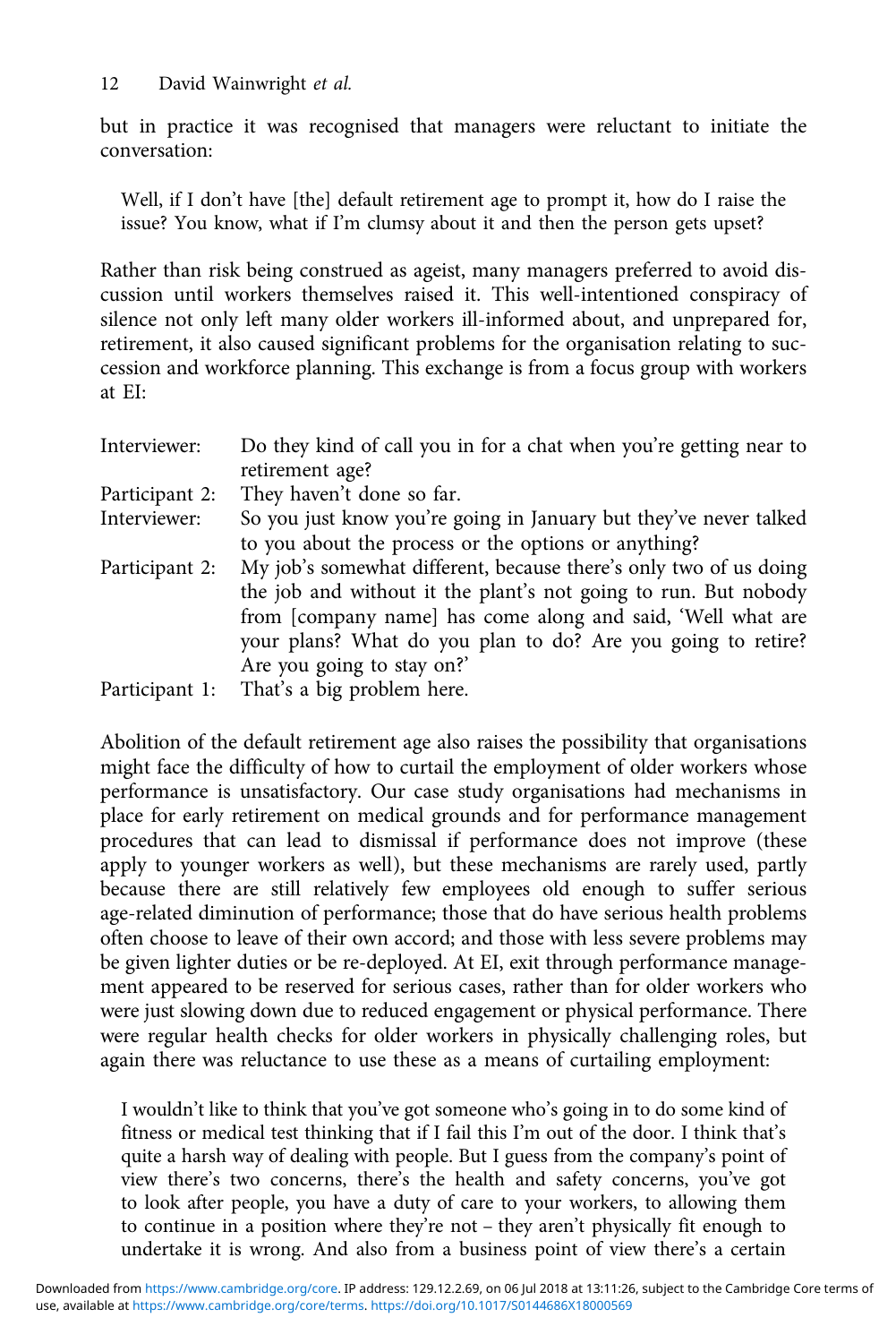level of productivity that you probably need in this day and age from each person if your business is going to continue to be successful. It's – I'm just pleased I'm not HR manager, it's a difficult one to tackle to be fair, a very difficult one to tackle. But as an operational manager I wouldn't want to sit across the table from someone and say, 'Sorry mate, you've failed your medical, you're out the door.' I think there's got to be better solutions than that. (Line manager at EI)

Similarly, at MF problems with the capacity to work, both physical, cognitive and motivational, were not seen as inevitable correlates of ageing, nor were they seen as exclusive to older workers, but there was a sense particularly among line managers and HR staff that problems of capacity to work were likely to become more prevalent as the workforce aged. While there were formal performance management policies in place for addressing these issues, they tended to be invoked where performance had fallen off greatly:

| Participant: | so we have a capabilities policy, and an effectivity policy, so if this |
|--------------|-------------------------------------------------------------------------|
|              | person is only 60 per cent effective then they're on the radar and      |
|              | they get asked questions.                                               |
| Interviewer: | Is that where the tipping point is, the 60 per cent?                    |
| Participant: | It could be lower, yeah, but if you're over 80 per cent effective then  |

people aren't questioned. Thus, the concerns relating to older workers' capacity for work lay not so much in catastrophic falls in performance that could be dealt with through formal perform-

ance management strategies, nor minor problems with physical performance that could often be addressed through informal mechanisms, but rather the belief that for multiple reasons, some physiological and some social, older workers were likely to become marginally less productive than their younger counterparts and that an older workforce would therefore be less dynamic than a younger one.

Two processes are taking place. First, organisations appear to be formally abandoning policies for the management of retirement; secondly, even where policies for managing older workers are retained, those responsible for implementing or putting such policies into practice may be reluctant to do so, leading to a gap between policy and practice.

#### Policy–practice gap

We found evidence of this gap across different case study organisations. HR managers would suggest that policies existed on, for example, flexible working, phased retirement or redeployment, but when we asked employees and line managers we found lack of awareness of such policies, or the belief that they were applied with great variability. An example of lack of awareness of existing policy on phased retirement was described by one HR manager at HP:

Participant: I don't know whether that's lack of understanding that they could retire gradually and reduce hours, or whether it's financial, or enjoy being here. But generally no, I'd say they work their hours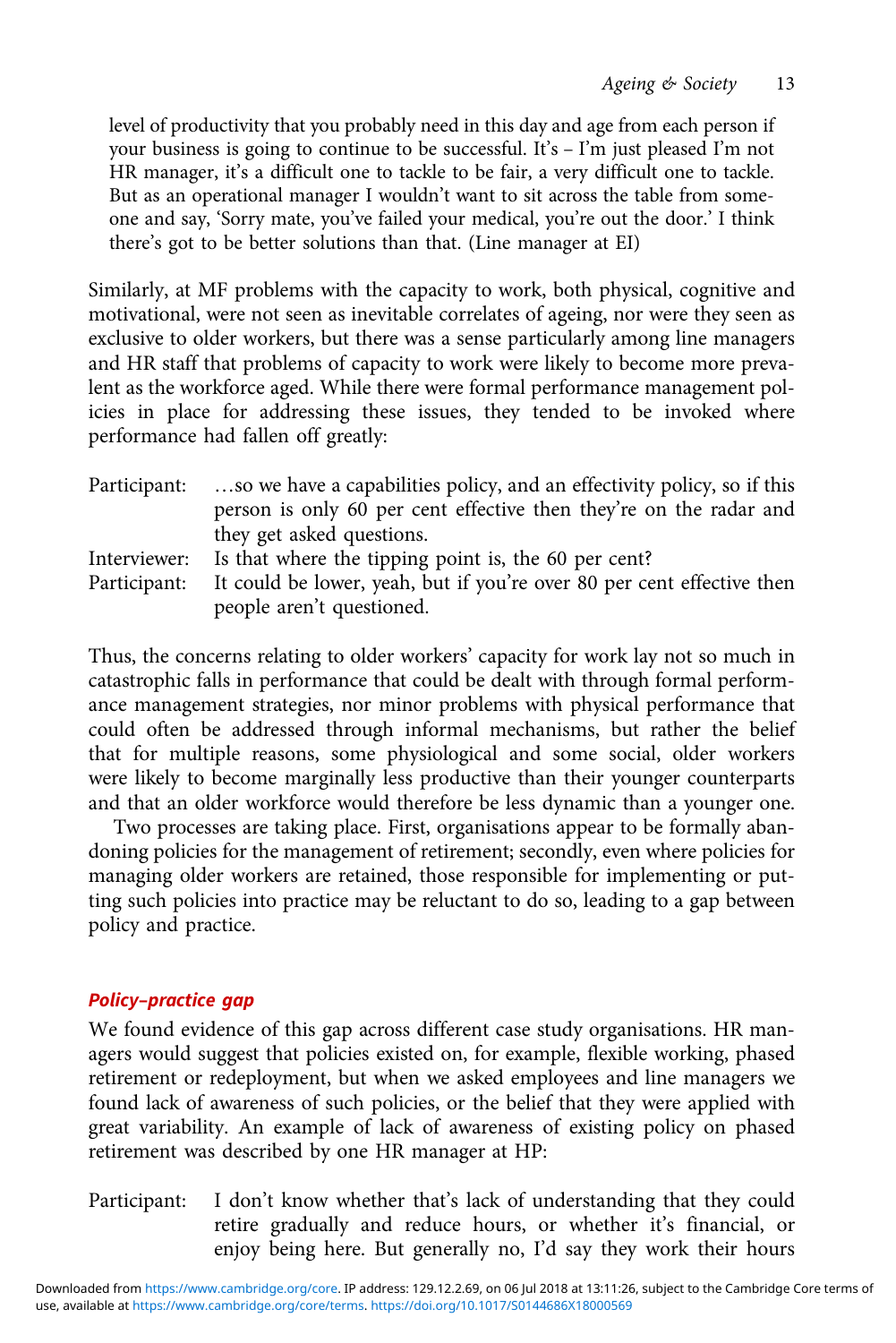and then decide, [I have] done [done] 35 hours, I'm going to resign, I'm going to retire, I'm going to leave.

Interviewer: And is it promoted in any way as a possibility, gradual retirement? Participant: Not really, no, no. And I know it's been spoken about and I know when I meet – because I do join the HR team for their monthly meeting, it is something that's being spoken about.

This lack of awareness of policies that might facilitate the extension of working life might be a function of the entrenched belief among workers and managers that the traditional retirement ages are optimal, or (as suggested in the above quotation) that financial or other constraints make such policies unattractive. Either way, such policies appear to lack salience for both workers and managers alike, and the demand that would drive the transition from formal policy to everyday practice is not widespread. The low profile and uptake of such policies does not mean that they are never deployed, but rather that they are taken up in a highly variable and *ad hoc* fashion. Across the case study organisations we were able to identify examples of redeployment (for older workers who were unable to meet the demands of their job), flexible working and phased retirement, but they were rare and typically unevenly distributed across the workforce.

#### Variations in access to EWL-related policies

Many participants reported that their organisation had no policies aimed at older workers, or that their employer was 'age-blind', however, all of the case study organisations did have policies and/or practices that related to the extension of working life: redeployment to less demanding jobs; flexible working and phased retirement; retirement to be re-hired as a consultant or agency worker; voluntary early retirement; or retirement on medical grounds. This apparent contradiction stems from two factors: either the policies were informal, with many workers and managers unaware of them, and/or they were offered to particular individuals on an *ad hoc* or highly individualised basis. This was often the case with opportunities for older workers to reduce their hours:

He was turned down. He asked if he could do a four-day week and they said: 'no, if you want to work here you've got to do a five-day week' … They said they weren't going to have that implemented here, people working part-time. Yet they're allowed to do it in the offices up there, they can do job sharing but we can't down here on this floor. (Processing plant worker at EI)

Such variations in practice were often explained by reference to organisational constraints, or the claim that certain jobs have to be full-time. This distinction often coincided with the white-collar/blue-collar split and with traditional ideas that women work part-time and men full-time, thus one HR manager described another case:

He actually mentioned to me and [name], could he stay on for two days a week? Well, unfortunately the job he's in is a five-day-a-week job, it's a full-time job as a [ job title]; we cannot manage unless it's fully manned. And I just said 'It's a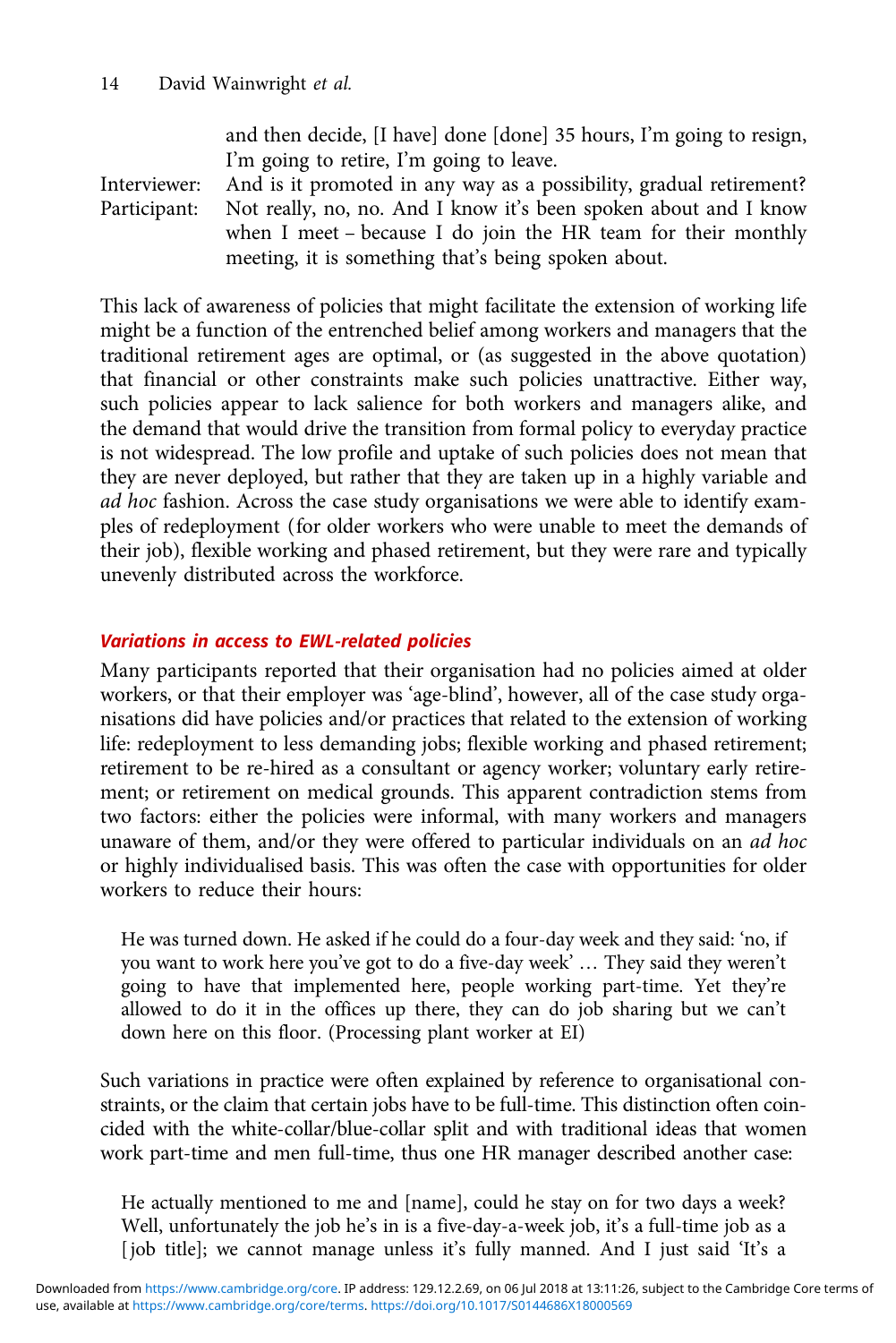five-day job.' You just cannot accommodate in certain positions. Some positions you maybe could, like office-based, if it was a job share. But a job like that you couldn't job share. (HR manager at EI)

The redeployment of older workers to less-demanding jobs is an example of this variability. We found examples of this practice in all of the case studies, but there was a high degree of variability both in awareness of this as an option and in who had access to it. It was often suggested that there was limited scope to redeploy manual workers into 'desk jobs' partly because such workers often lacked the necessary skills, but also because the number of older workers was beginning to outstrip the availability of such posts. There was also a sense that the opportunity for redeployment, and for other age-related policies and practices, depended upon the individual's value to the company. An employee described how access to voluntary early retirement depended upon how 'important' a person's job was:

So if you're like social workers, if you're in a job that's really important, there's not enough of you, you have to stay. But like they'd let me go, I'm quite sure, because I'm not essential, I don't feel essential always. (Employee at LG)

These variations in practice are due to several factors, some of which might be objective: skills shortages, organisational constraints or resistance from employees, for example, where affordability limited the scope for reduced hours. But we also found evidence of subjective factors, particularly the persistence of long-established expectations and beliefs about the nature of particular forms of work. Maledominated manual and skilled manual work has traditionally been full-time, in contrast with white-collar administrative work, which has a different gender balance and where part-time working is well-established. In the former, both managers and employees often share the belief that traditional work patterns are immutable and that innovative working practices are inappropriate:

The default organisational position on flexible working used to be 'Oh no, we can't do that' … We have got better at it, but I think there's a lot of sort of resistance to the idea, 'Oh job share, we can't do that', you know. (Manager at TS)

Even where traditional assumptions impeded the adoption of innovative working practices, exceptions were made, but they were made on a highly individualised basis. Sometimes, special arrangements were made for highly valued workers whose skills and expertise would otherwise be lost to early retirement. Consultancy work was one way of achieving this:

[Name of worker] wasn't an employee, but he's here on a consultancy basis. He's kind of retirement age, if not past retirement age. So there is mechanisms in place but they're very *ad hoc*, very kind of informal. (Manager at EI)

We also found evidence of informal or *ad hoc* measures being deployed to ease lessvalued workers into early retirement: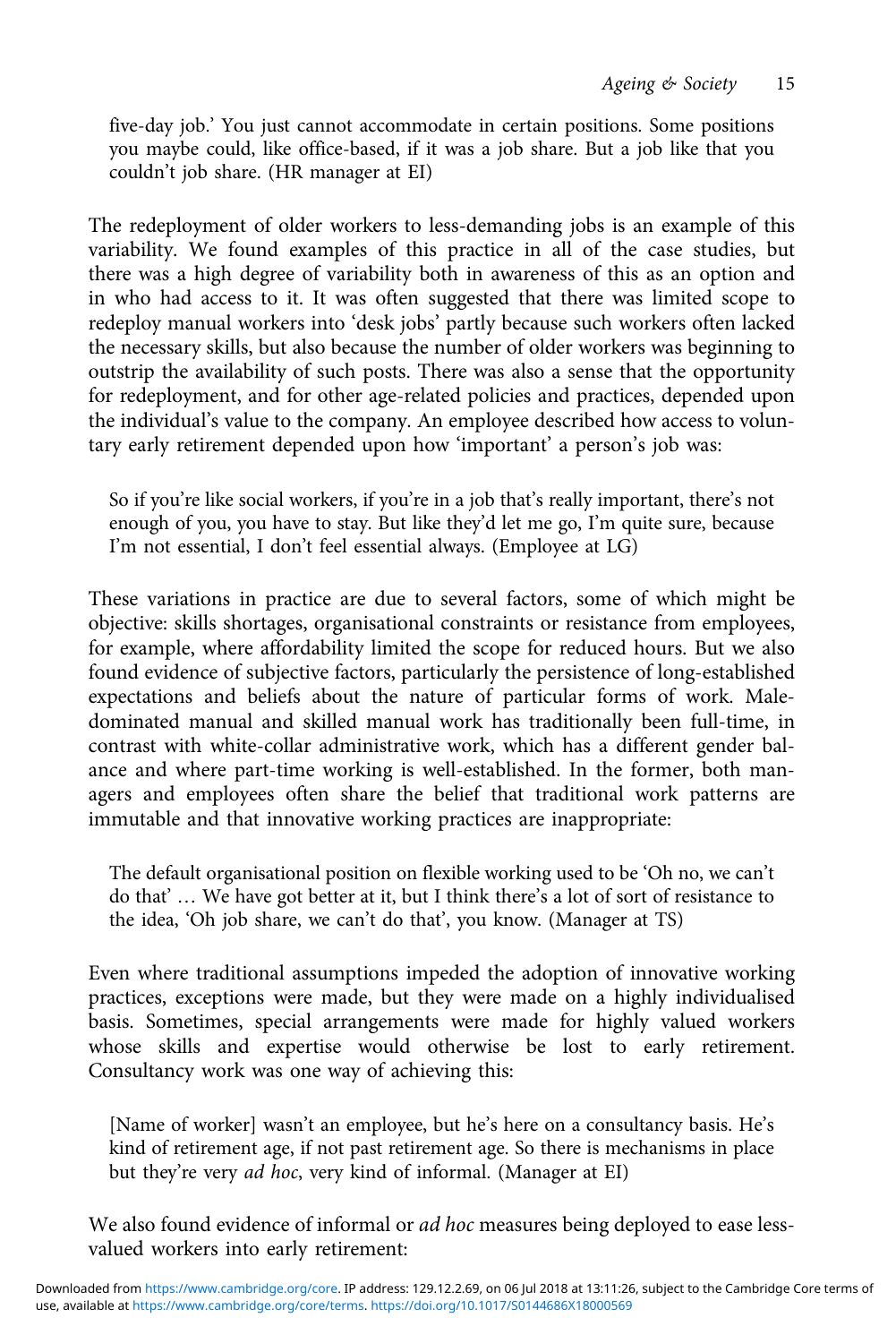If you have somebody who is … I do have a guy at the moment actually who let's just say he's turning to be a little troublesome, almost Victor Meldrewish [Victor Meldrew is a character from the television comedy *One Foot in the Grave*] in his way, and is upsetting a few of our customers. So it's not a pure errm performance issue. It's really an attitude and I think he's really in the wrong place; and I've agreed with him that I will release him from the business for a premium, and I've done that and he'll go. But I do get frustrated because that actually affects my bottom line and the profitability of our company. (HR manager at MF)

These rather *ad hoc* policies to ease out poorly performing employees or retain those who could retire early by offering new and more flexible working arrangements are a response to abolition of the default retirement age. Their informal and *ad hoc* usage might reflect how deeply entrenched the traditional ages of retirement remain, but it is also possible that they stem from an increasingly individualised approach to labour relations, also exemplified by the decline of collective bargaining. Mechanisms for exiting poorly performing workers through performance management or early retirement on medical grounds have existed for some time, as have financial inducements to retain much-valued workers, but such mechanisms were often viewed as ineffective or difficult to apply. As the previous quotation suggests, diminution in performance can be difficult to demonstrate, similarly, medical severance can be costly, as this account suggests:

…you've got to be virtually dead before they'll agree to let you go on health grounds, give you medical severance as they call it. (Employee at TS)

The constraints of defined benefits occupational pension schemes also limited the scope for incentivising workers to remain in post by offering flexible working or phased retirement. One HR manager explained the difficulties:

Flexible retirement we've looked at and, to be honest, we've not been able to get our minds round that, partly because of this issue. I've made the case that it's a good opportunity to allow people to part-retire and continue working, in that it's retaining those skills in the business but maybe on reduced hours. It's enabling those skills to be handed over to other people within the business, who might be younger people, for example. So allowing people to work, say, three days a week and draw some pension, their, you know, net income is about the same and it keeps them working for longer. But we've not been able to introduce such a policy, partly because our pension offering is still DB [defined benefit] and very expensive, so that would mean if they're continuing working we've still got a fairly high cost. (HR manager at MF)

There are also difficulties for employees as in many defined benefit schemes pension payments are based on final salary, so reducing salary by working fewer hours has a direct effect on pension payments. These difficulties are not insurmountable, and LG had a phased retirement scheme that enabled employees to reduce their hours by up to 40 per cent or reduce their job grade. Requests for this were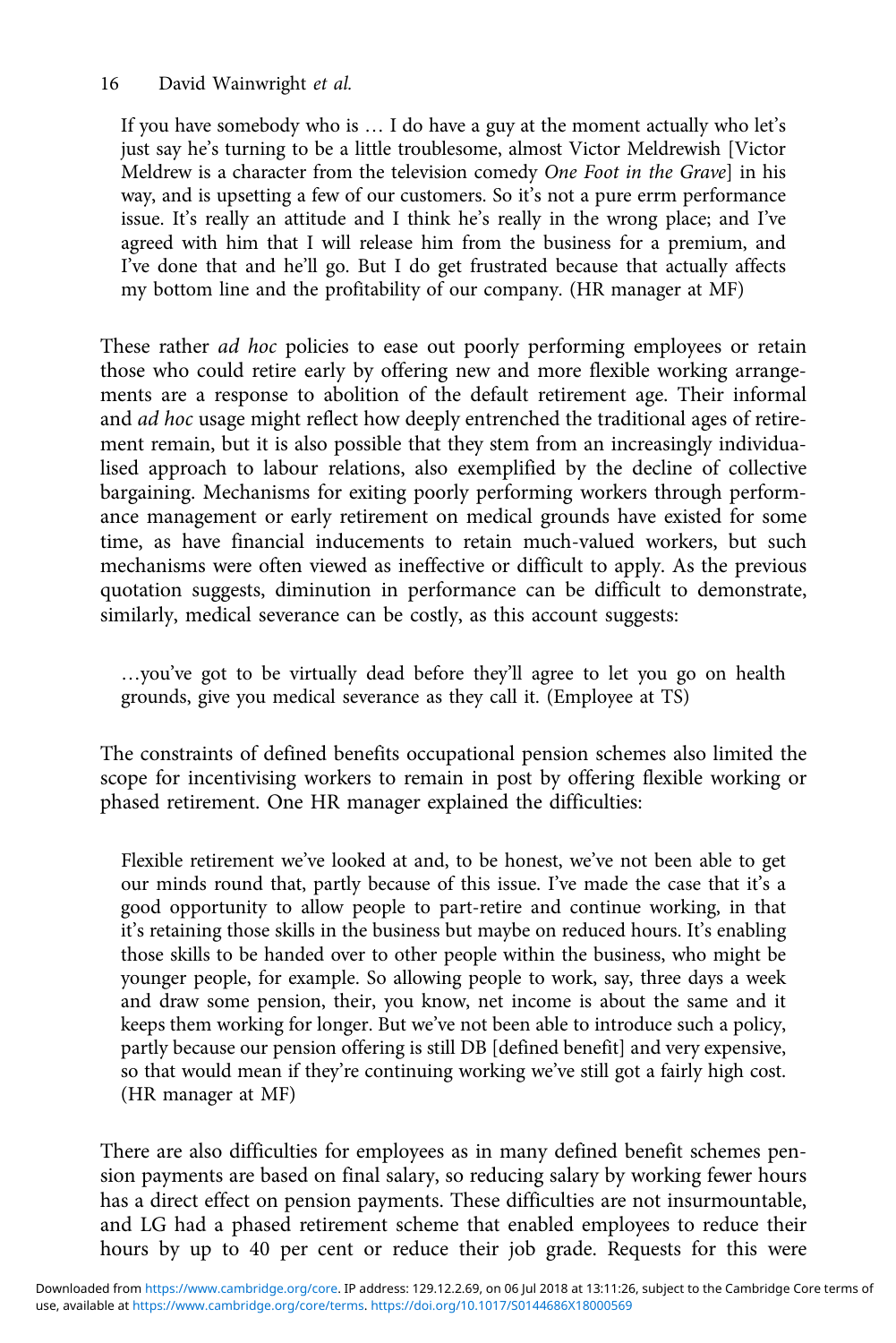increasing, but again not all participants were aware of the scheme or felt it was available to them.

A common assumption is that the extension of working life will entail the deferment of retirement and the introduction of more flexible working patterns, but we found evidence of a different approach, where employees formally retired but returned to work on a different footing, either as an agency worker or as a consultant. In the final section we explore this new development.

#### A new model of working for some older workers?

Adopting a lifecourse perspective reveals that older workers have much in common with their younger colleagues regarding their expectations of working life, *e.g.* financial rewards, meaningful work and social support, but their priorities can actually be quite different. For many younger workers, with housing costs and young families to support, security of tenure, a fixed number of working hours and career development might be essential attributes of a 'good job', with new working practices, such as the zero-hours contract, viewed as a threat. For older workers, this is less likely to be the case. They may still seek to generate income, but if their mortgage has been paid off and their children are less dependent, then the need may not be as great, particularly if they are in receipt of a pension. Sometimes the desire to reduce hours and to work flexibly can outweigh the desire to maximise income and have security of job tenure that younger workers experience. One HR manager explained that some employees had chosen to retire and return as contractors or consultants:

I know a lot of people come back as contractors, so I mean that would be that opportunity, because you can then take your pension so you've got that. And I think a lot of people would be more interested in doing that, you know, actually leaving the company and then they get their pension, they get their lump sum, do whatever they want to do with it, and then just come back, work three days a week, whatever, what they want to do. I know a lot of people do that. Maybe the company could make it a bit easier for them to do it in some way. I know some people come back as contractors. We have some consultants come back. (HR manager at MF)

Contract work, with fewer entitlements and benefits, and no guaranteed hours, is often portrayed in negative terms and may well be less attractive than a substantive company post for younger workers with greater financial commitments who require security of tenure and a reliable regular income, but for some older workers, especially those with a decent occupational pension, a looser and more flexible mode of employment might enable them to manage their own phased transition to retirement in a way that would not be possible in a substantive post.

Enabling older workers to retire and then return as contract workers may also bring benefits for the organisation: valuable expertise and practical experience are not lost to the company; the relationship can be more easily terminated than with employees in a substantive post, for instance if there are concerns regarding diminishing performance; and the organisation is free to purchase as much or as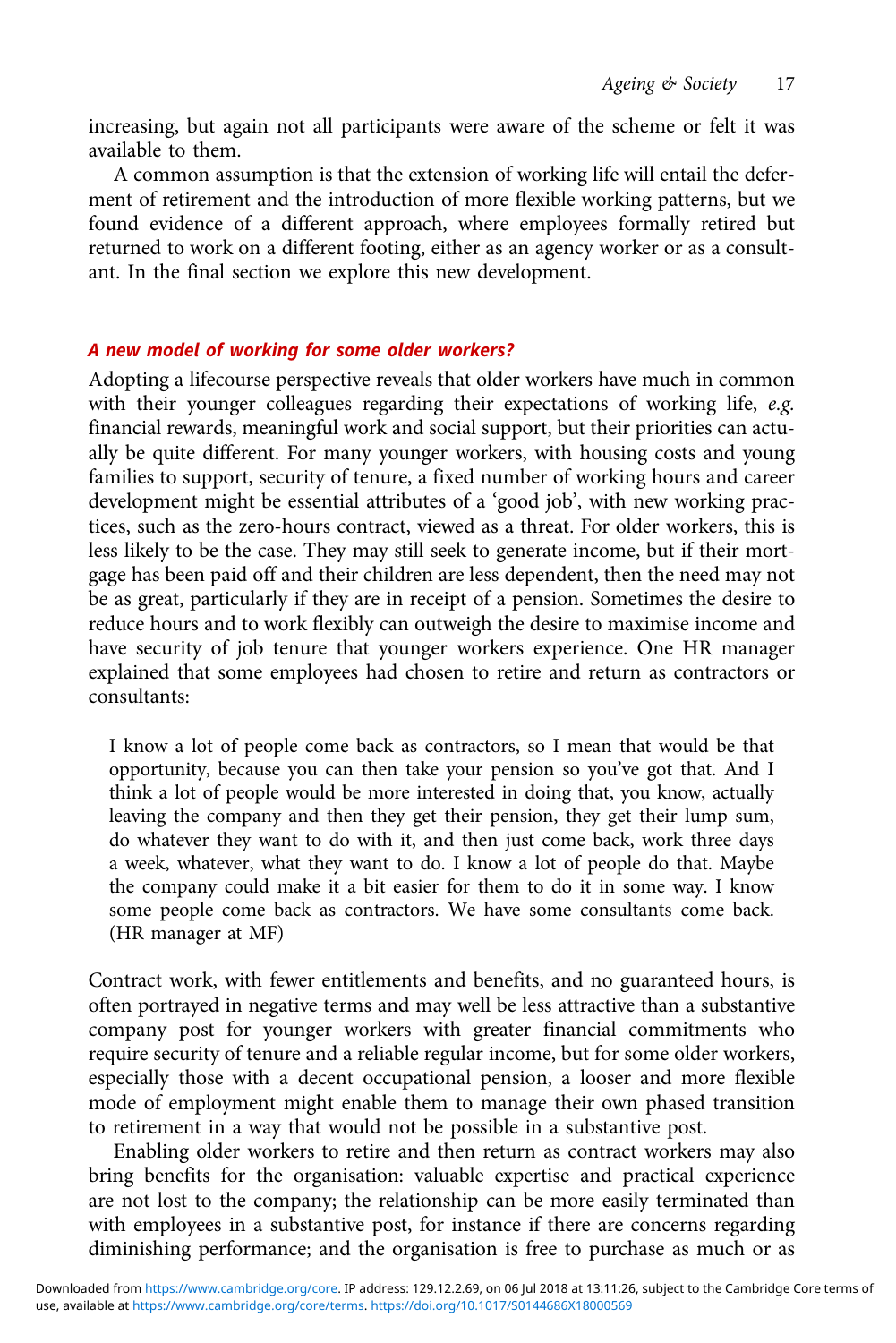little of the employee's time as they require. The downside from the company's standpoint is that this type of arrangement can be costly:

…what a lot of them do is they take their pension at 65 and leave and they come back as a contractor, so we end up … paying extortionate amounts of money to an employment agency to contract them … The mind boggles at how much we pay them for some of these people. It's crazy. We have said, 'If we could find a way around this, we wouldn't have to pay these agencies', but no. (HR manager at MF)

Given the costs of employing contractors it might be worth exploring new ways of retaining older workers that allow for the mutual benefits of flexibility, but do not involve a costly third-party agency. It is also important to recognise that although such a model might be attractive to some, it may not be suitable for all older workers. Even in case study organisations that offered good occupational pension schemes, not all older employees had accrued sufficient savings. Also, depending on other lifecourse factors, some had substantial outstanding costs, for example, for housing or dependants. This was particularly the case for low-skilled manual workers. At HP we found several participants who were struggling to meet the demands of their job because of diminishing physical capacity or health problems, but who were not in a position to afford the loss of income that flexible working or tapered retirement would entail:

Interviewer: Does that idea [phased retirement] have any appeal to you at all? Participant: No, not really, no, 'cause of finance at the end of the day. You know, you've got to live at the end of the day and to live costs money, so at the end of the day I don't think I'll be able to do anything like that.

Gradual retirement may also have less purchase for many women who are working part-time already. Again, the problem of variability arises. While it might be possible to develop new models of post-retirement employment that deliver flexibility and other benefits for employee and employer, not all workers will be able to afford to participate in them, and employers may be reluctant to offer them to workers whose value to the organisation has diminished.

#### Conclusion

In answer to the question 'Is the workplace ready for the ageing worker?', our findings suggest that although change is happening, in response to the scrapping of the default retirement age and the increase in state pension age, these changing practices are often reactive and *ad hoc*, and their form and implementation vary between and within organisations. Transformations often occur through small incremental changes at the margins that allow different parties to adjust over time, rather than through top-down planning (Lindblom [1959](#page-21-0)), but our findings suggest that 'muddling through' is unsatisfactory for many employees and employers.

Employees may have greater choice and more rights regarding when they retire, which may enable them to lead wealthier and more productive lives, but they also risk losing or at least substantially reducing a long-anticipated period of leisure and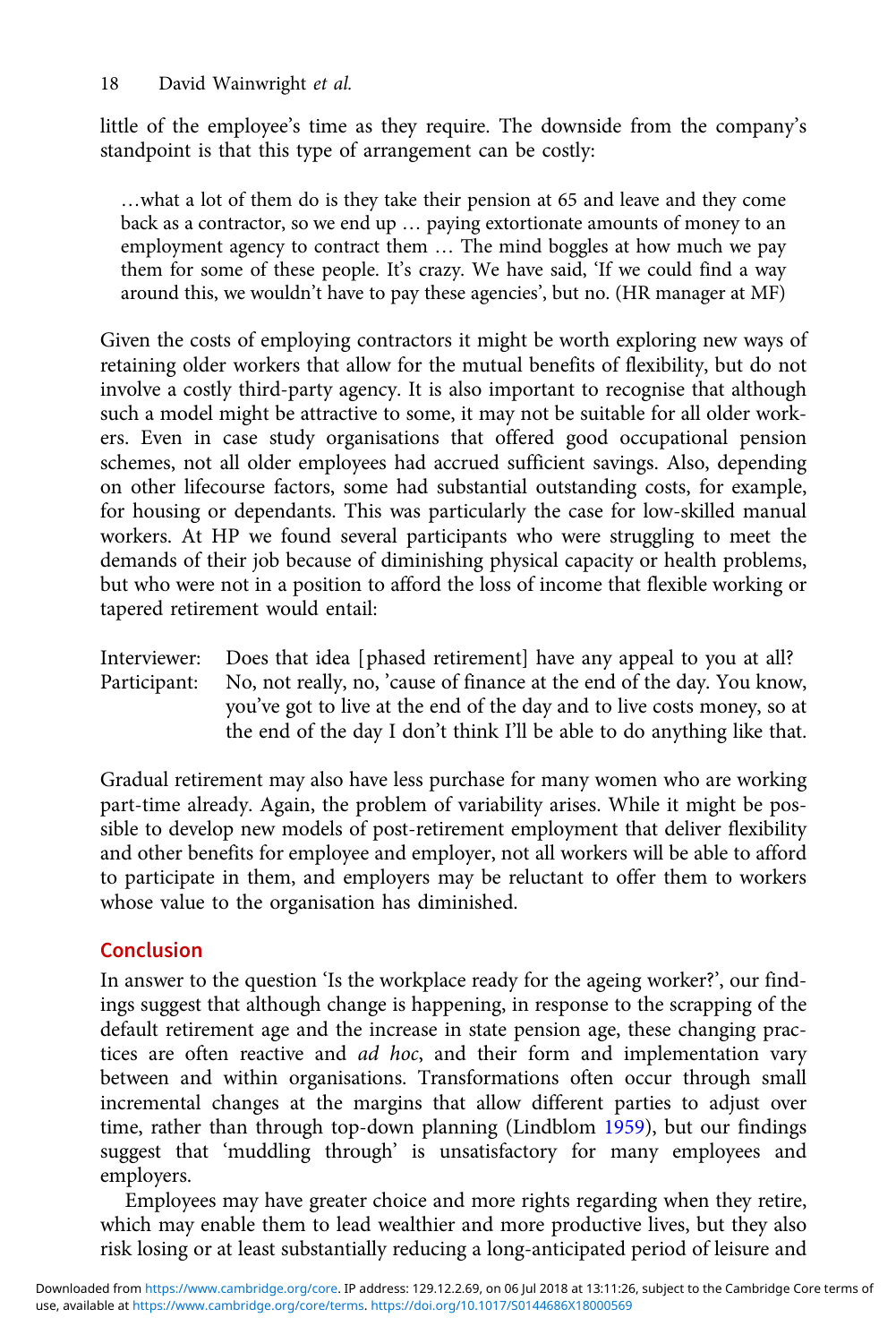good health in retirement. Employers have the opportunity to retain highly experienced, knowledgeable employees who still have much to contribute, but also risk retaining workers who are poorly performing, and losing the capacity to manage workforce transitions. These opportunities and threats may balance each other out, but our analysis suggests that many of the opportunities can be enhanced and some of the threats ameliorated by the adoption of more proactive strategies for managing the transition to retirement.

Our analysis has identified four key challenges that need to be addressed before the workplace will be ready for the ageing worker.

#### Challenge 1: Cultural change in employers and employees beliefs about the optimal age of retirement

Many of the participants in our study saw full-time working up to, or a few years before, the traditional default retirement age, followed by a complete exit from paid employment, as normal and desirable. These deeply entrenched normative expectations and assumptions are institutionalised in occupational pension regulations and organisational constraints on flexible working. Scrapping the default retirement age and deferring state pensions has not been sufficient to dispel the belief that the long-established retirement ages, of 60 for women and 65 for men, represent the optimum time for leaving paid employment. Our case study organisations are all large enterprises with many employees benefiting from defined benefit pension schemes which appear to have defused the changes in state pension age for the many workers who still benefit from such schemes. The transition from defined benefit to defined contribution schemes may provide further impetus towards the extension of working lives over the next decade or so, but may in itself not be sufficient to lever change in behaviour, particularly where expectations have been long held and widely shared. Factors of this kind might make early retirement financially harder, and late retirement more rewarding, but when people have spent their working lives anticipating retirement at 65 many will forgo the rewards and endure the financial hardship, rather than relinquish their expected age of retirement.

Social norms change slowly and incrementally. As the number of workers aged over 65 gradually continues to increase, and ageing workers are seen to be capable and valued, employees and employers are likely to recalibrate their expectations of the optimal age for retirement. Organisations and particularly line managers have an important role to play in encouraging and promoting this cultural change, not least by overcoming a mutual reluctance to discuss retirement, and actively engaging older workers in discussions about their future.

While the perceived optimal age of retirement might adjust upwards over time, our findings suggest that the concept of retirement itself is unlikely to become redundant. Many of our participants expressed a strong sense of entitlement to a period of healthy life between the ending of formal employment and the onset of serious illness and death. For these people, retirement is an important *rite de passage* marking a major transition in the lifecourse. While many participants were keen to preserve this transition, they were often open to notion of post-retirement employment, albeit in a less-intensive and more flexible form than their pre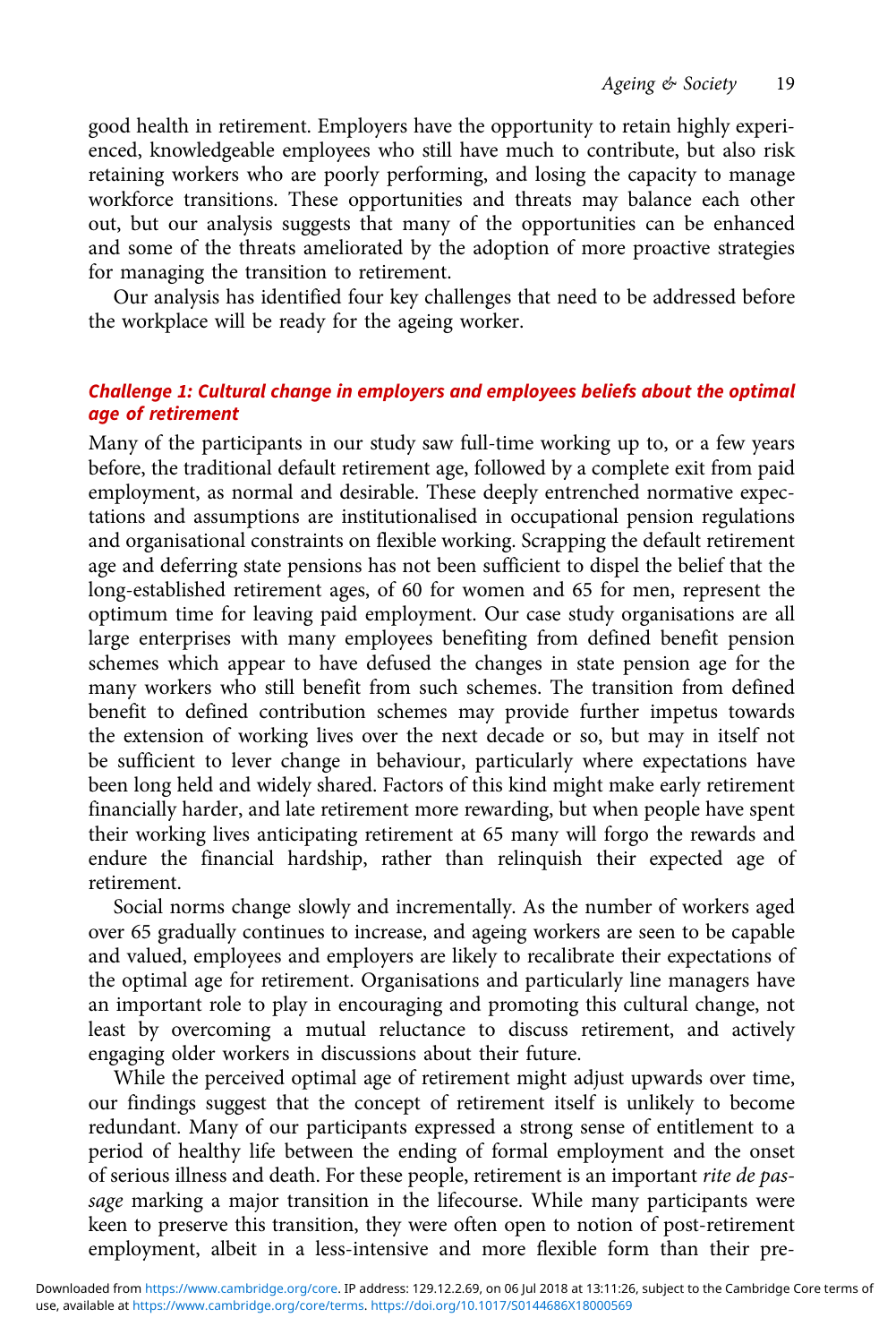retirement work. Thus, retaining retirement while expanding its meaning to include new forms of post-retirement employment appears to be a more feasible project than the abolition of retirement.

#### Challenge 2: Re-introducing managed retirement

Extending workplace anti-discrimination law to include ageism may have brought benefits for older workers (Phillipson, Vickerstaff and Lain [2016\)](#page-22-0), but our findings suggest there have been detrimental effects too, as organisations have retreated from the active management of retirement through fear of falling foul of the legislation. This has left managers struggling with succession planning and workers unprepared for retirement and unsure of the options that might be open to them for extending their working life. Both parties stand to gain from an on-going discussion about future plans and opportunities. This might be included in annual staff appraisals with older workers. For this to happen, organisations and managers need permission to discuss retirement without leaving themselves open to the accusation of ageism. Clarification from government of what is allowed under current legislation would aid this process, if it were followed by training and advice to line managers.

#### Challenge 3: Managing variability in the EWL offer

We have found evidence that practices and policies that can facilitate the extension of working life, such as reduced hours, flexible working, tapered retirement, retiring and returning as a consultant, are currently offered on an *ad hoc* and variable basis, and typically only to certain categories of employee. This is partly explicable in terms of situational constraints; some jobs may not be suitable for flexible working; not all employees can afford to reduce their hours. There are also cultural factors, again the drag of long-held traditions about particular occupations has slowed innovation. More intractable, though, is the reality that not all employees are equally valued, depending on their knowledge, skills and capacity. Where an older worker is difficult to replace, organisations are often willing to offer more flexible working conditions, but this is less likely to be the case where an employee is easily replaceable or where performance is perceived to be diminishing. At the moment these variations spark moderate dissatisfaction, but as the number of workers seeking or forced to extend their working lives increases, so too will the likelihood of serious discontent. While there is no easy solution, employers and policy makers should at least be considering how such variations can be legitimately managed. One possible way forward is the development of new forms of employment for the older worker.

#### Challenge 4: Negotiating a new agreement for the employment of older workers

The debate around extending working lives has focused largely on deferring the age of retirement and late career transitions into part-time work, often with fewer responsibilities or demands on the worker (Vickerstaff *et al.* [2008](#page-22-0)). These are traditional and well-established models of employment. Since the financial crisis of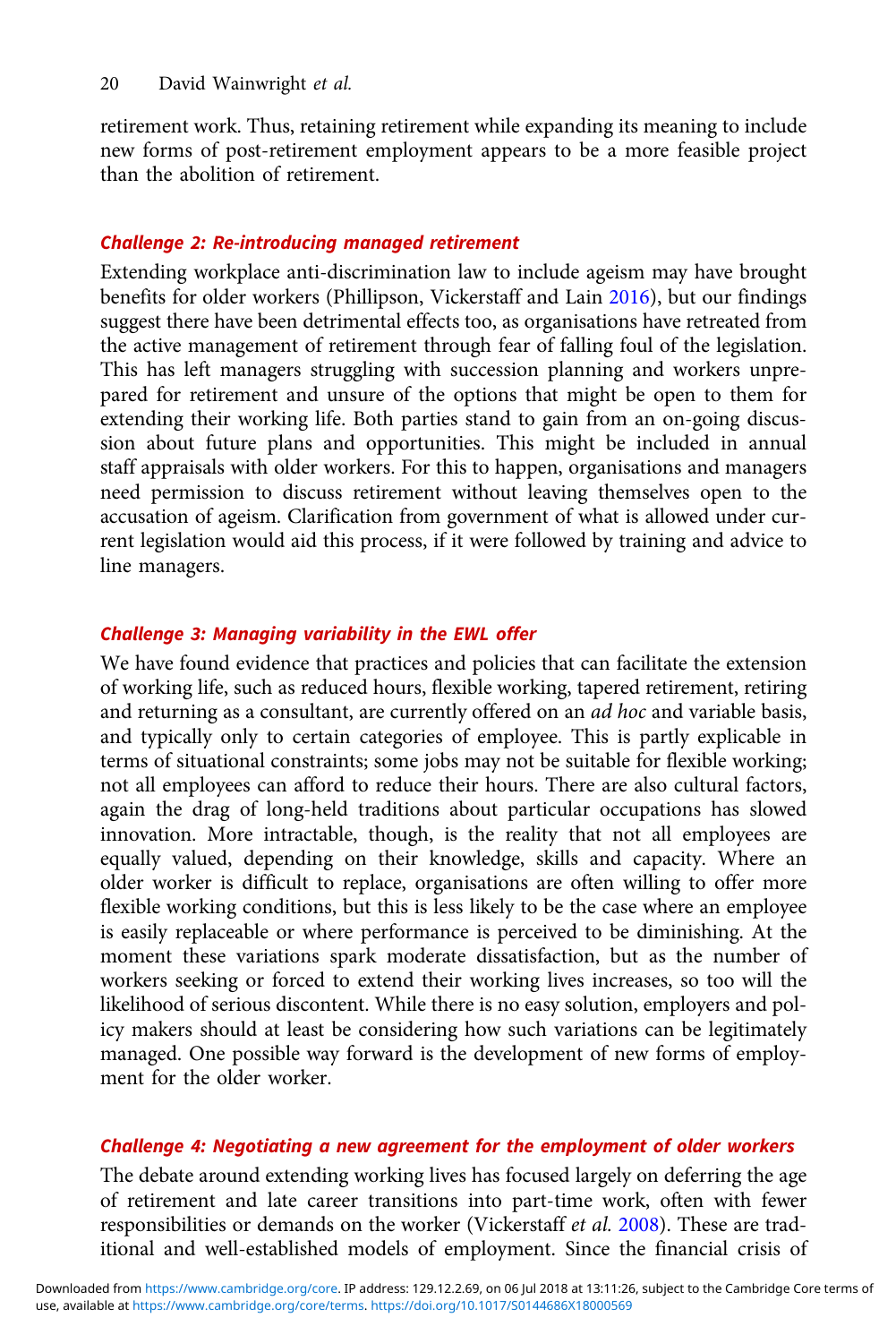<span id="page-21-0"></span>2008 and the emergence of new technologies, radically different forms of economic activity have begun to emerge in which individuals become 'micro-entrepreneurs': self-employed sole traders who can respond directly and very flexibly to the demands of their customers. This process of 'Uberfication' has often been criticised on the grounds that it circumvents many long-established workers' rights, removes job security and undercuts those in traditional jobs (*see e.g.* Hall 2016). For many younger workers, with ongoing housing costs, families to support and the desire for career advancement, Uberfication and the rise of the zero-hours contract may well pose a threat – adding to their sense of precarity and undermining their life chances (Adams, Freedland and Prassl 2015). Our findings suggest that the same is true for older workers who have inadequate pension provision and/or on-going high living costs, but for some workers later in the lifecourse, who have fewer financial commitments and sufficient pension income, a degree of precarity might be a reasonable price to pay in return for the flexibility and choice that new forms of employment might offer.

That many older workers appear to want different things from employment than their younger or less well-off colleagues opens up the possibility of retaining the deeply embedded tradition of retirement, but introducing new forms of postretirement employment. Such transitions are already emerging for workers who retire but return to work as consultants or agency workers. On the negative side, there is a danger that if the pool of older workers who are financially able to embrace these new forms of employment grows large enough, they might undercut younger workers in traditional jobs, but given that younger workers are often perceived to be more capable and dynamic than their older colleagues, then the greater flexibility of older workers might be seen as a reasonable way of rebalancing their employability relative to younger workers.

These new forms of employment will not suit the needs of all older workers, particularly those with ongoing financial commitments that require the reliable and substantial income that traditional forms of employment offer. Our findings suggest that older workers are a heterogeneous group, differentiated by gender and social class, but also by different experiences that accrue across the lifecourse. The interactions between gender, social class and other lifecourse factors that influence the affordability of retirement create a high degree of complexity, *e.g.* many of the women cleaners and caterers in the HP case study found themselves waiting much longer for their state pension than they had expected, with little occupational pension provision, and facing a very uncertain future as health problems limited their capacity for physically demanding work. By contrast, women administrators at EI, though still low paid, had access to flexible working and reduced hours that the mainly male underground workers did not. This complexity does not imply that every post-retirement employment contract should be negotiated from scratch with each individual, because our findings suggest that this can lead to uncertainty and possibly unfairness. What appears to be required is the development and articulation of a range of post-retirement employment options that address issues of social class and gender, which employees and employers are aware of and which can form the basis of mutually acceptable individual agreements.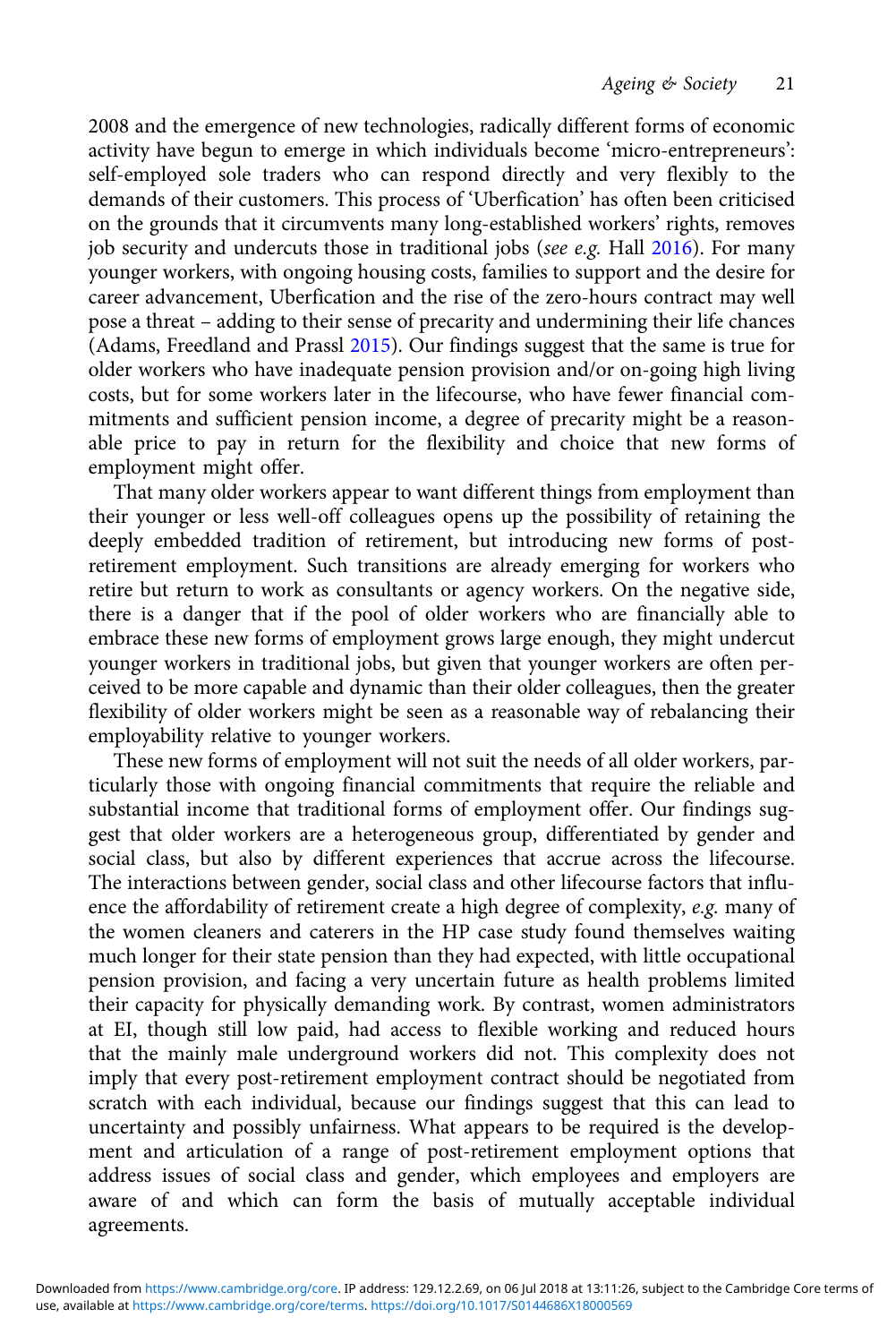<span id="page-22-0"></span>22 David Wainwright *et al.*

Negotiating the difficulties and seizing the opportunities that demographic and technological change offers will require a much more open discussion between managers and workers, in which traditional assumptions and expectations are matched by innovation and new forms of practice. There may also be a role for government in ensuring that new forms of employment for older workers are equitable, sustainable and democratic.

Acknowledgements. The need to protect anonymity means that we cannot name the case study organisations from which we collected data, but we would like to express our gratitude to their staff for enabling, and participating in, our research.

Funding. This research was part of the 'Uncertain Futures: Managing Late Career Transitions and Extended Working Life' project funded by the Economic and Social Research Council (reference ES/L002949/1).

#### References

- Adams A, Freedland M and Prassl J (2015) 'The 'zero-hours contract': regulating casual work, or legitimating precarity? Working Paper Series 5/2015, European Labour Law Network, Oxford.
- Beatty C and Fothergill S (2007) Moving older people into jobs: incapacity benefit, labour's reforms and the job shortfall in the UK regions. In Loretto W, Vickerstaff S and White P (eds), *The Future for Older Workers*. Bristol, UK: Policy Press, pp. 65–87.
- Blackham A (2017) Addressing the ageing workforce: a critical examination of legal policy objectives and values in the United Kingdom. *Ageing & Society* 37, 1362–1393.
- Cridland J (2017) *State Pension Age Independent Review: Final Report*. Department for Work and Pensions, London. Available online at [https://www.gov.uk/government/publications/state-pension-age](https://www.gov.uk/government/publications/state-pension-age-independent-review-final-report)[independent-review-final-report](https://www.gov.uk/government/publications/state-pension-age-independent-review-final-report) (Accessed 8 June 2018).
- Department for Work and Pensions (2016) *Attitudes to Working in Later Life: British Social Attitudes 2015*. London: Department for Work and Pensions.
- Department for Work and Pensions (2017) *Fuller Working Lives: A Partnership Approach*. London: Department for Work and Pensions.
- Earl C and Taylor P (2015) Is workplace flexibility good policy? Evaluating the efficacy of age management strategies for older women workers. *Work, Aging and Retirement* 1, 214–226.
- Green J and Thorogood N (2004) *Qualitative Methods for Health Research*. London: Sage.
- Hall G (2016) *The Uberfication of the University*. Minneapolis, Minnesota: University of Minnesota Press.
- IFF Research (2017) Employer experiences of recruiting, retaining and retraining older workers: qualitative research. Research Report 940, London: Department for Work and Pensions.
- International Longevity Centre–UK (2017) *Exploring Retirement Transitions*. International Longevity Centre–UK, London. Available online at [http://www.ilcuk.org.uk/index.php/publications/publication\\_](http://www.ilcuk.org.uk/index.php/publications/publication_details/exploring_retirement_transitions) [details/exploring\\_retirement\\_transitions](http://www.ilcuk.org.uk/index.php/publications/publication_details/exploring_retirement_transitions) (Accessed 8 June 2018).
- Lain D and Loretto W (2016) Managing employees beyond age 65: from the margins to the mainstream? *Employee Relations* 38, 646–664.
- Lindblom CE (1959) The science of 'muddling through'. *Public Administration Review* 19, 79–88.
- Lissenburgh S and Smeaton D (2003) *Employment Transitions of Older Workers. The Role of Flexible Employment in Maintaining Labour Market Participation and Promoting Job Quality*. York, UK: Joseph Rowntree Foundation.
- Loretto W, Vickerstaff S and White P (2005) Older workers and options for flexible work. Working Paper Series 31, Equal Opportunities Commission, London.
- Loretto W and White P (2006) Employers' attitudes, practices and policies towards older workers. *Human Resource Management Journal* 16, 313–330.
- Marshall VW (1999) Reasoning with case studies: issues of an aging workforce. *Journal of Aging Studies* 13, 377–389.
- McNair S and Flynn M (2005) The age dimension of employment practices: employer case studies. Employment Relations Research Series 42, London: Department of Trade and Industry.